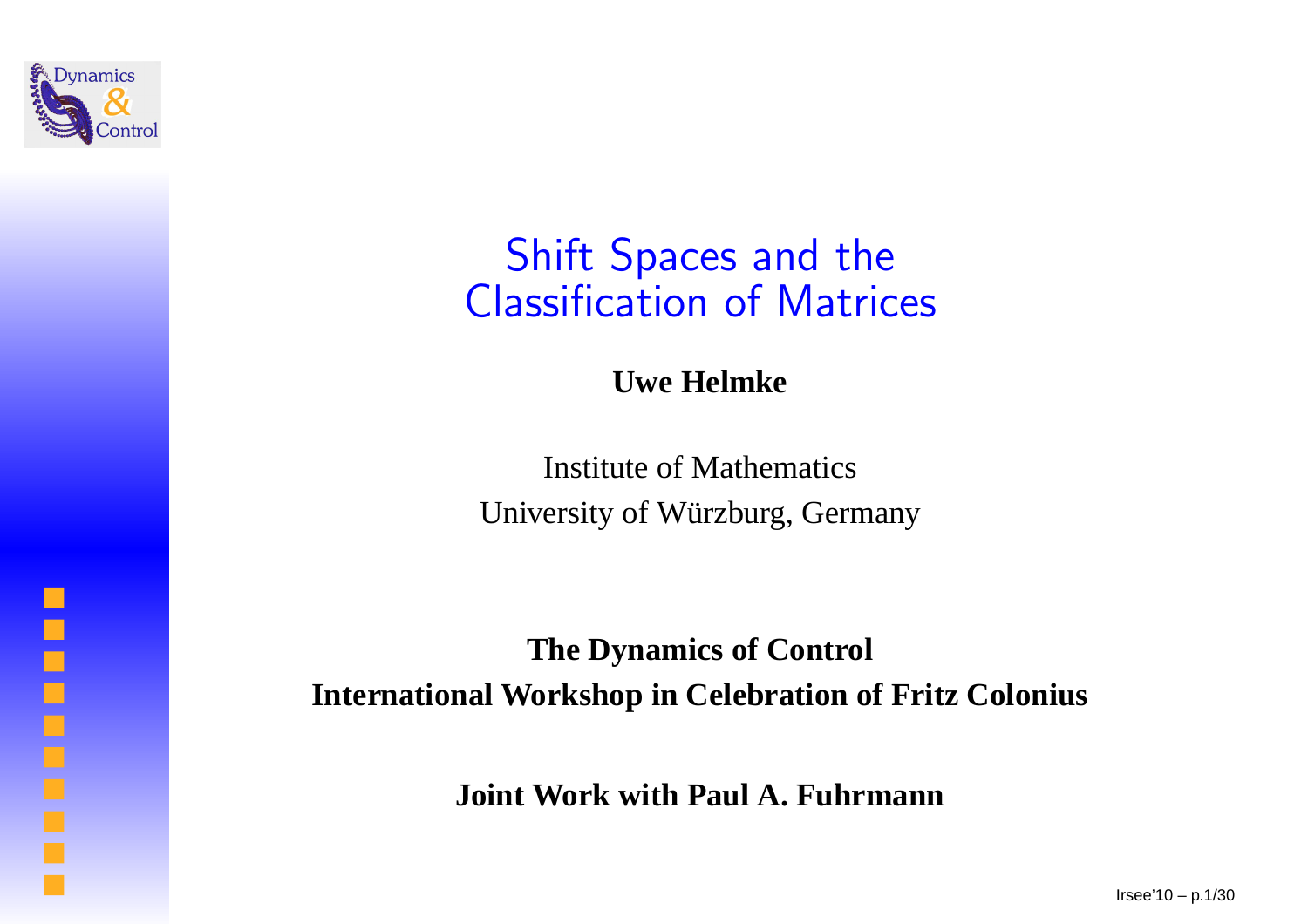

# HAPPY BIRTHDAY FRITZ!!



**Concerned**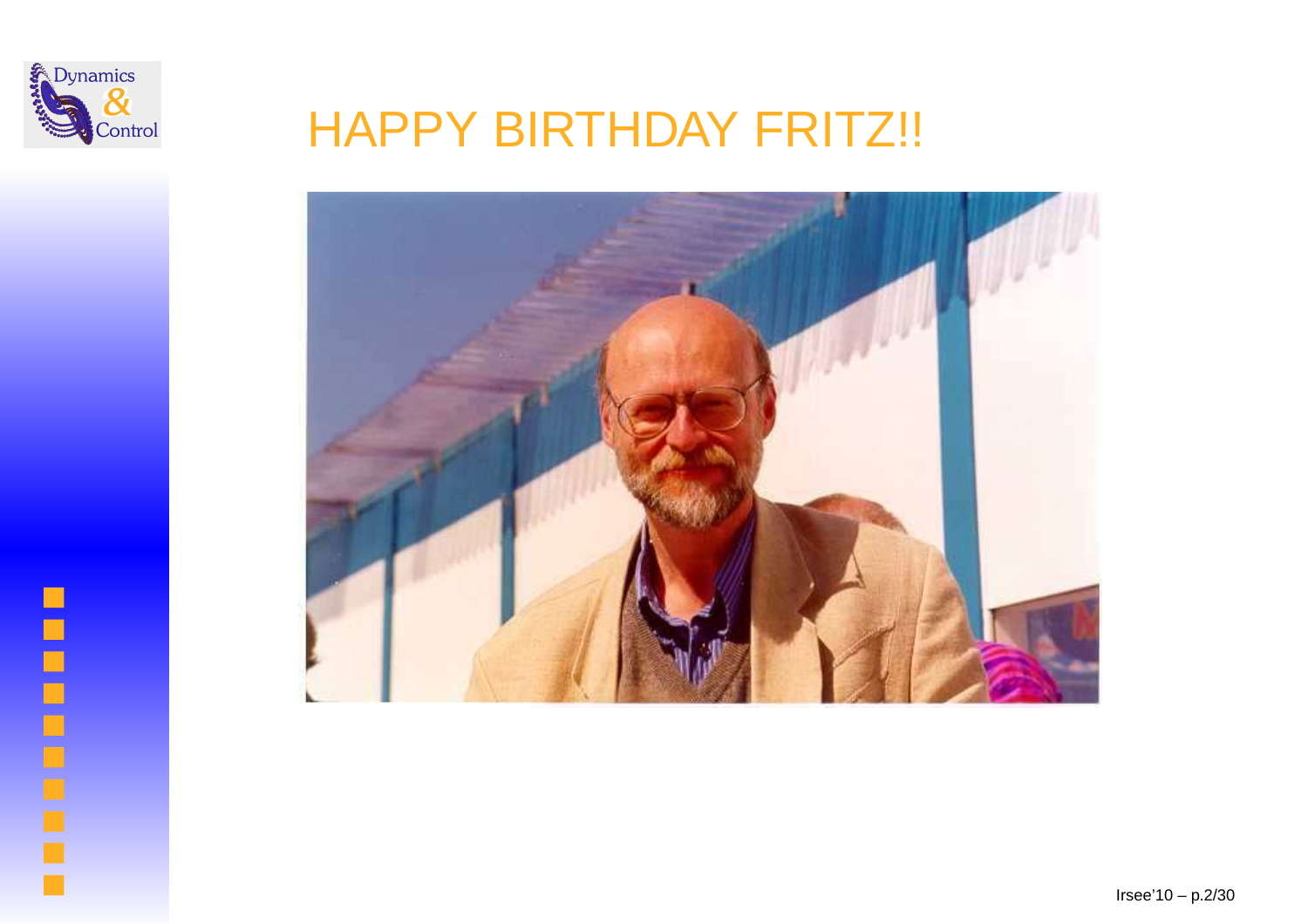

o

## 0. Motivating Examples

- Given matrices  $A,B\in{\mathbb F}^n$ for deciding similarity:  $B= SAS^{-1}$ ×n, find **effective algebraic criteria**.
- Jordan canonical form/rational canonical forms are notalgebraically computable.
- The invariant factor algorithm is not effective.

Problem was solved 1977 by C.I. Byrnes and M.A. Gauger.

 $\bf Theorem~({\bf Byrnes-Gauger,1977})$   $\bf Two~matrices~ $A,B\in\mathbb{F}^{n\times n}$  are similar$ if and only if

> $\det(\mathbf{xI}% )\mathbf{1}_{\mathrm{Cov}}\cdot\mathbf{1}_{\mathrm{Cov}}\cdot\mathbf{1}_{\mathrm{Cov}}\cdot\mathbf{1}_{\mathrm{Cov}}\cdot\mathbf{1}_{\mathrm{Cov}}\cdot\mathbf{1}_{\mathrm{Cov}}\cdot\mathbf{1}_{\mathrm{Cov}}\cdot\mathbf{1}_{\mathrm{Cov}}\cdot\mathbf{1}_{\mathrm{Cov}}$  $(-A) = det(xI)$  $-\mathbf{B})$

 $\mathrm{rk}(A\otimes I_n-I_n\otimes A) = \mathrm{rk}(B\otimes I_n-I_n\otimes B) = \mathrm{rk}(A\otimes I_n-I_n\otimes B).$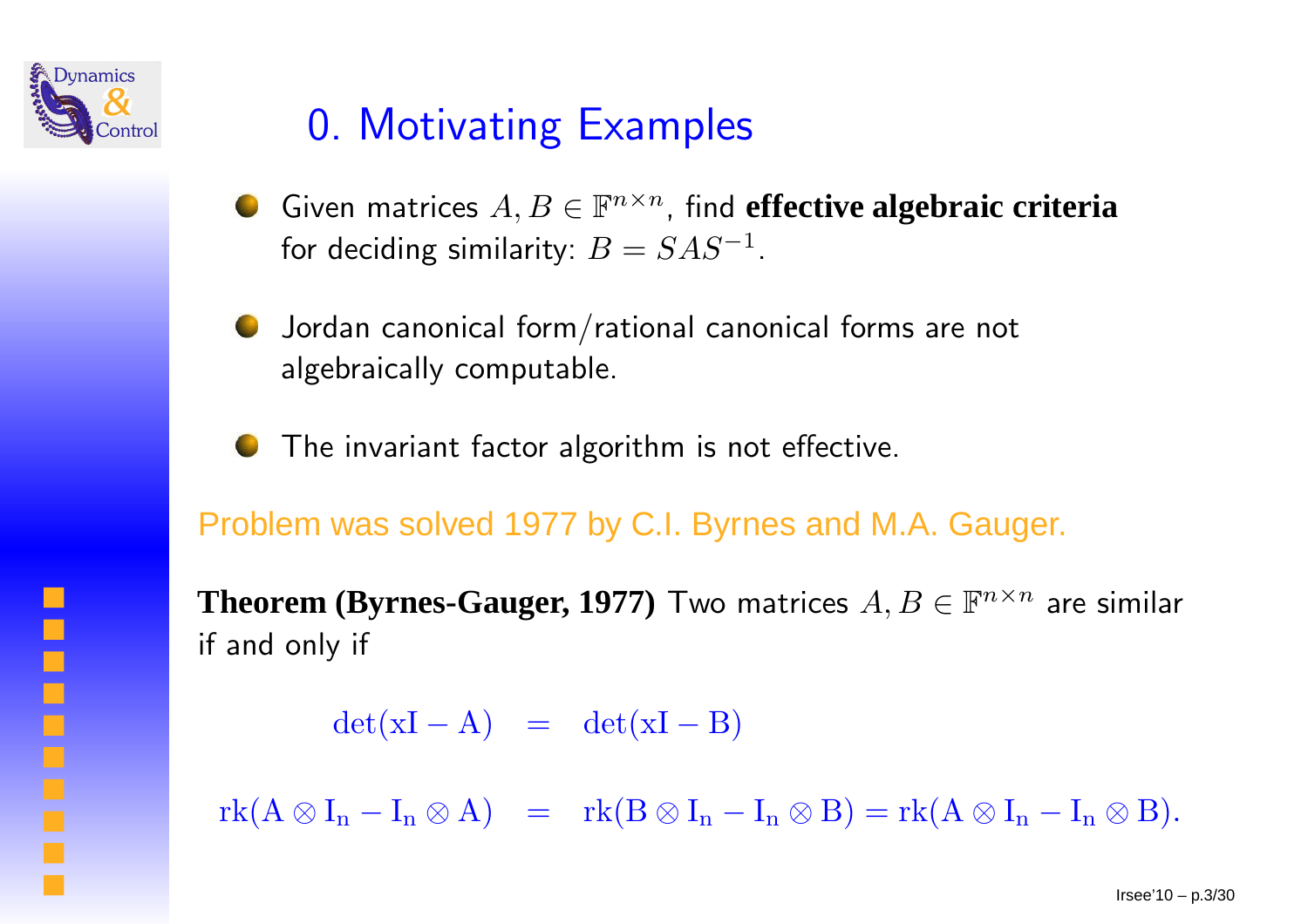

### Byrnes-Gauger result:

M.A. Gauger and C.I. Byrnes. "Characteristic free, improveddecidability criteria for the similarity problem", Linear and Multilinear Algebra, <sup>5</sup> (1977), 153-158.

Some Improvements and Extensions:

- J.D. Dixon. "An isomorphism criterion for modules over <sup>a</sup> principal ideal domain", Linear and Multilinear Algebra, 8 (1979), 69-72.
- S. Friedland. "Analytic similarity of matrices" (1980); see also hisbook "Matrices"; book manuscript 2009.
- W.H. Gustafson. "On matrix similarity over commutative rings", Linear and Multilinear Algebra, <sup>10</sup> (1981), 249-252.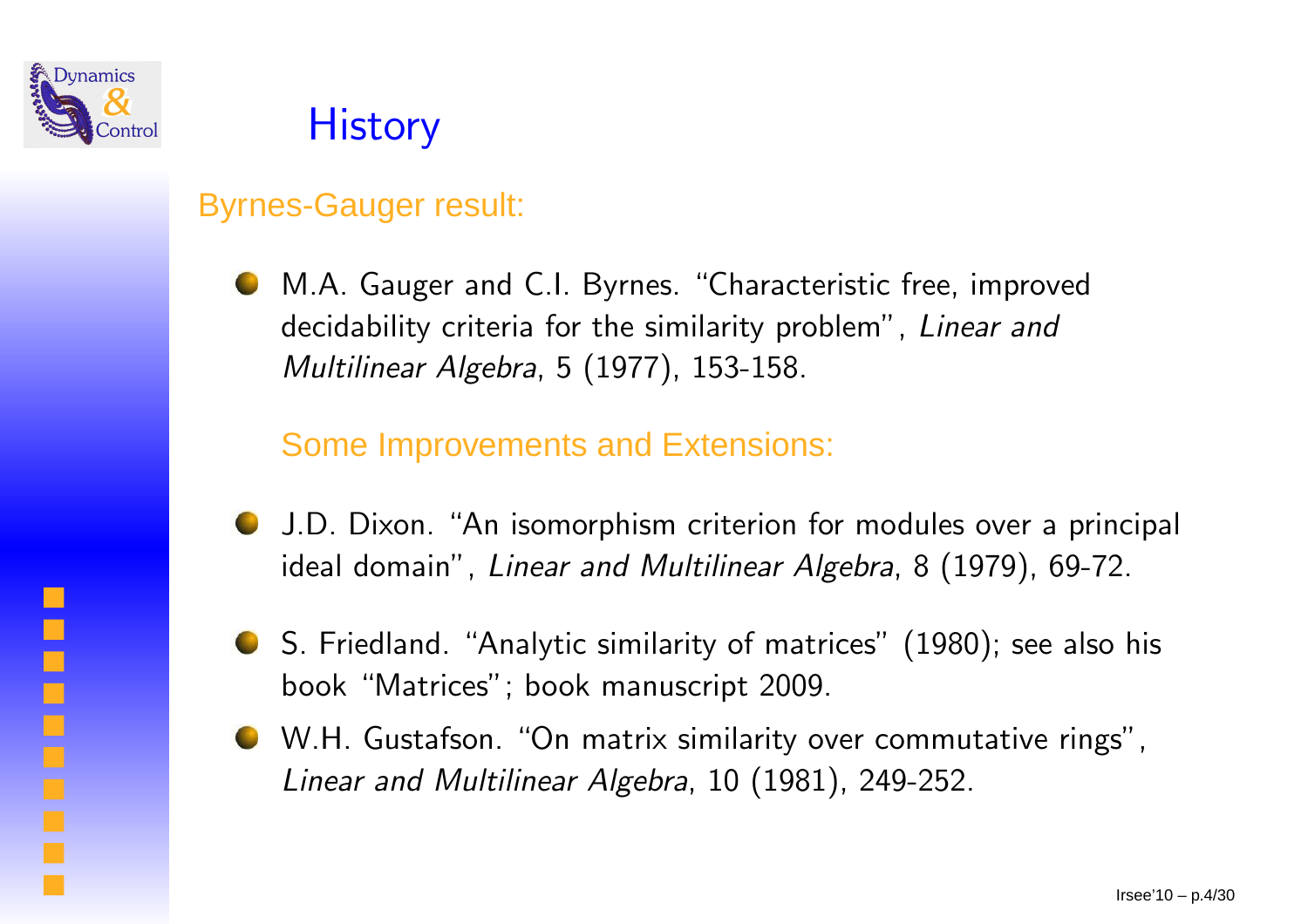

 $\blacksquare$ 

 $\Box$ 

## 0. Motivating Examples

- Characterization of strict equivalence for singular pencils, e.g.  $(zI$  $(-A, B)$ ! Decidability conditions for
	- state space similarity/state feedback equivalence?
	- system immersion  $\rightarrow$  model reduction?

 ${\bf Theorem~}$  ( ${\bf Byrnes/Gauger)}$   ${\bf Two}$  single input systems  $(A, b), (F, g)$  are similar iff

 $\det(\mathbf{xI}% )\mathbf{1}_{\mathrm{Cov}}\cdot\mathbf{1}_{\mathrm{Cov}}\cdot\mathbf{1}_{\mathrm{Cov}}\cdot\mathbf{1}_{\mathrm{Cov}}\cdot\mathbf{1}_{\mathrm{Cov}}\cdot\mathbf{1}_{\mathrm{Cov}}\cdot\mathbf{1}_{\mathrm{Cov}}\cdot\mathbf{1}_{\mathrm{Cov}}\cdot\mathbf{1}_{\mathrm{Cov}}$  $(-A) = det(xI)$  $- F)$  $\mathrm{rk}(A\otimes I_n-I_n\otimes A) = \mathrm{rk}(F\otimes I_n-I_n\otimes F) = \mathrm{rk}(A\otimes I_n-I_n\otimes F).$  $r\mathbf{k}R(A\oplus A, \mathbf{b}\oplus \mathbf{b}) = \mathbf{r}\mathbf{k}R(\mathbf{F}\oplus \mathbf{F}, \mathbf{g}\oplus \mathbf{g}) = \mathbf{r}\mathbf{k}R(A\oplus \mathbf{F}, \mathbf{b}\oplus \mathbf{g}).$  $\dim \mathcal{O}(A \oplus A, b \oplus b) = \dim \mathcal{O}(F \oplus F, g \oplus g) = \dim \mathcal{O}(A \oplus F, b \oplus g)$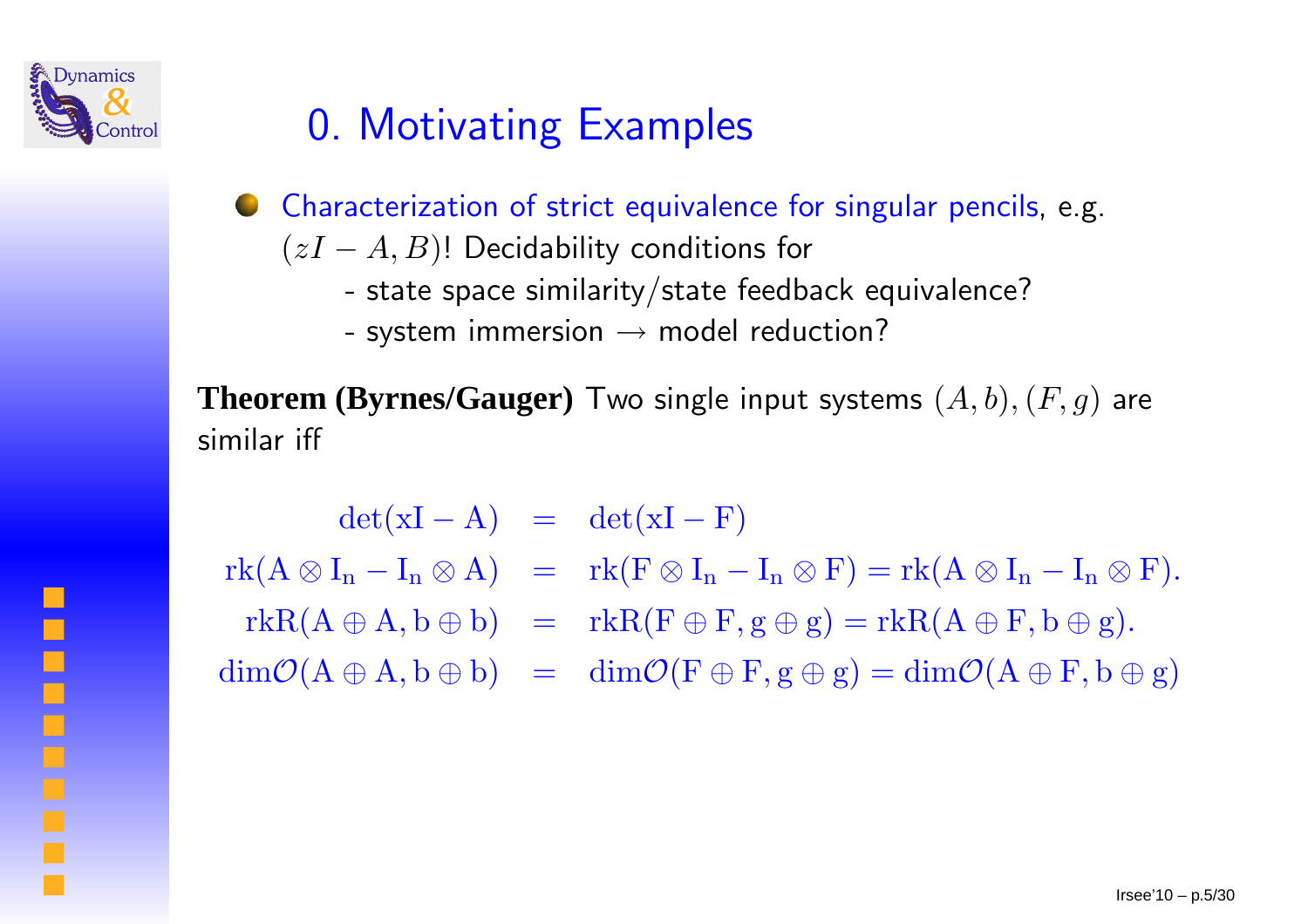

## 0. Motivating Examples

Given two rectangular pencils  $z\bar{E}$  effective algebraic criteria for deciding strict equivalence:  $A, zF$  $- \, B \in {\mathbb F}^n$  $n\times(n)$  $\,^{+m)}$ , find

$$
zF - B = S(zE - A)T^{-1}.
$$

The invariant factor algorithm is not effective.

No counterpart to Byrnes-Gauger result is known.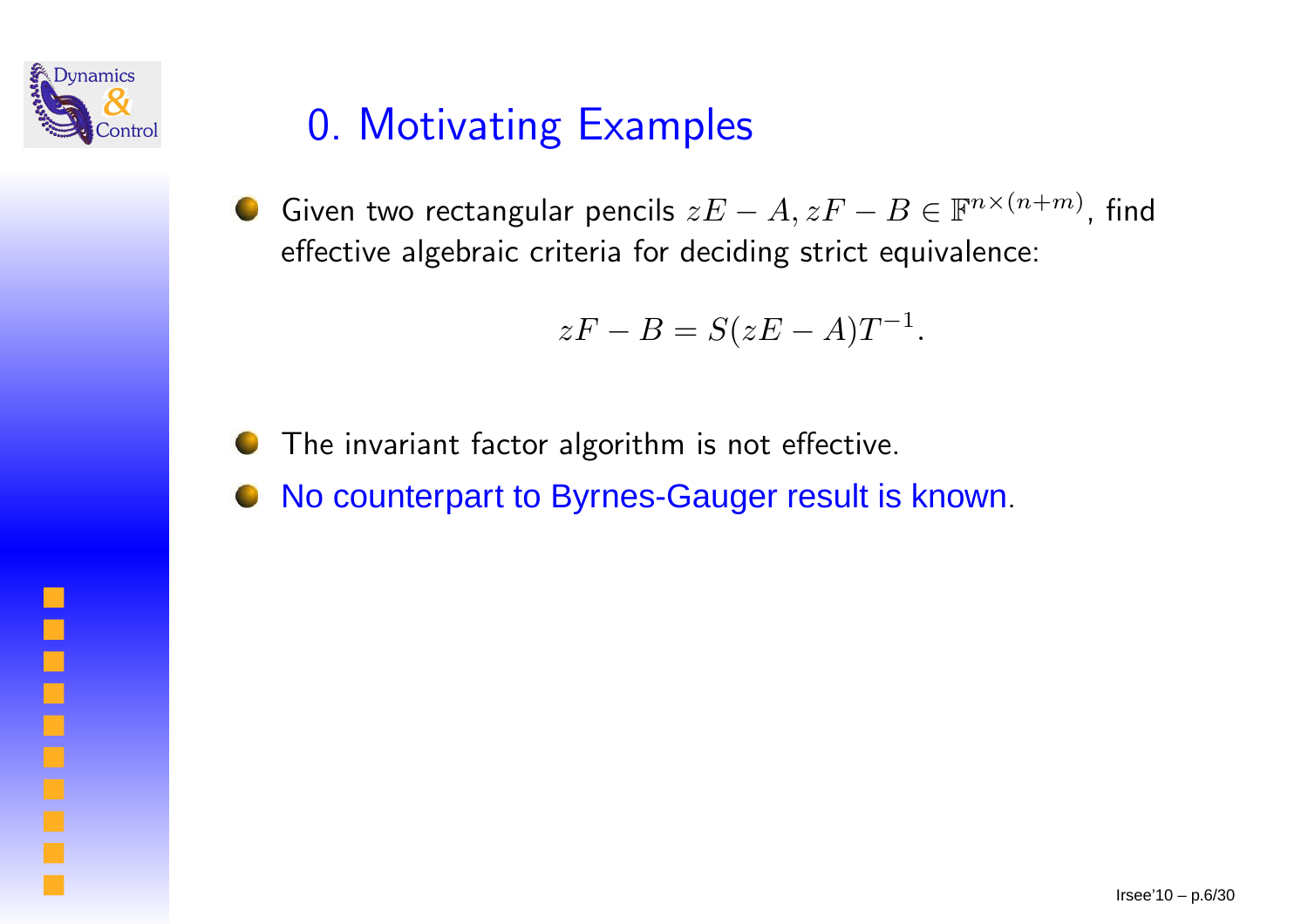

## 0. Motivating Examples

Given two representations of an given quiver, find effective decidability conditions for checking equivalence of therepresentations.

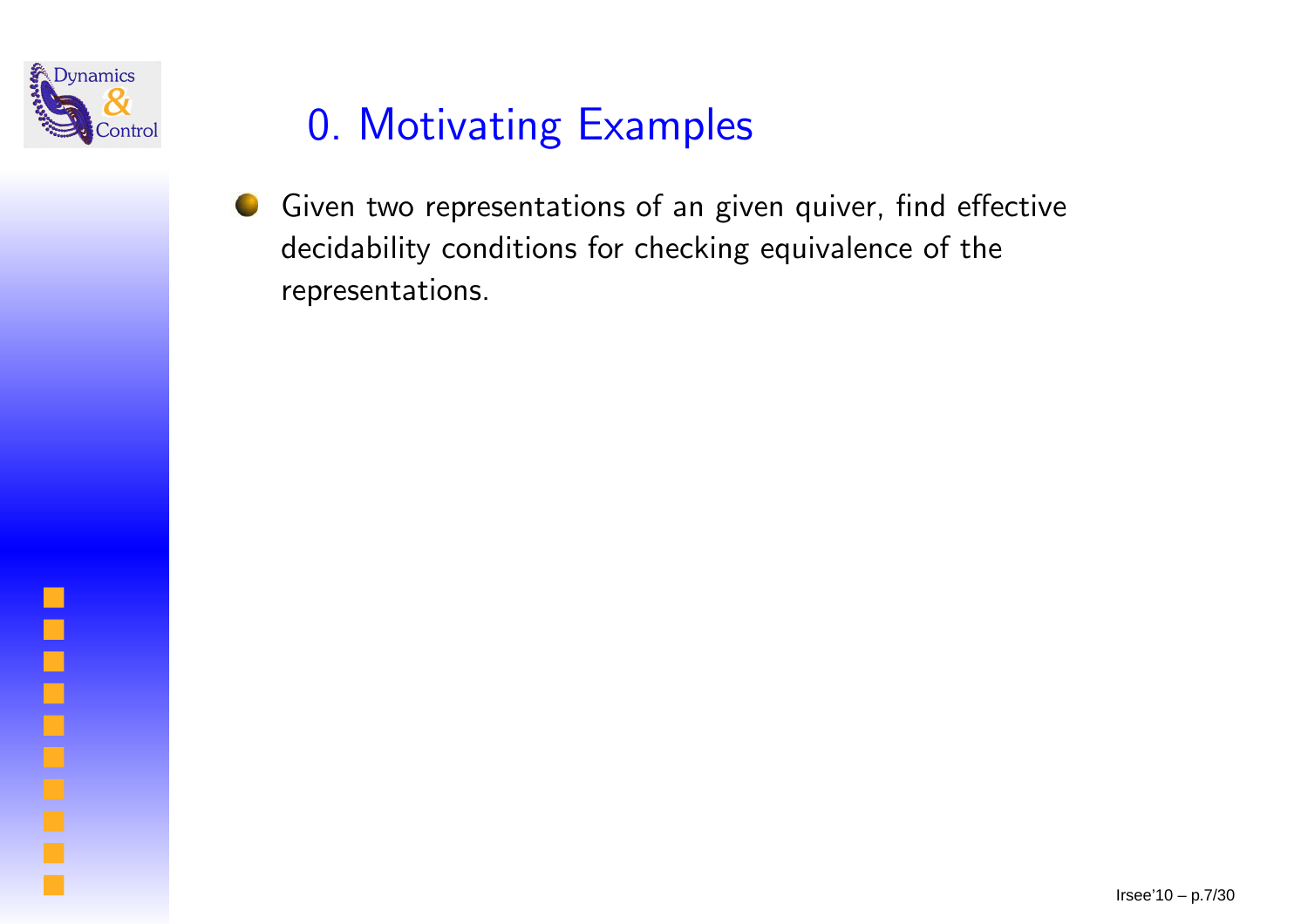

# 1. Shift Spaces

Shift Spaces and Behaviors

**Definition (J.C. Willems).** A **Shift Space/Behavior** is <sup>a</sup> linear, complete, shift-invariant subspace of  $z^{-1}\mathbb{F}^m[[z^{-1}]].$ 

Equivalent notions:

- **Symbolic Dynamical System**
- **Convolutional Codes:** behaviors over <sup>a</sup> finite field <sup>F</sup>
- **Solution spaces of higher order difference eqautions:**

Main Question: When are two behaviors equivalent?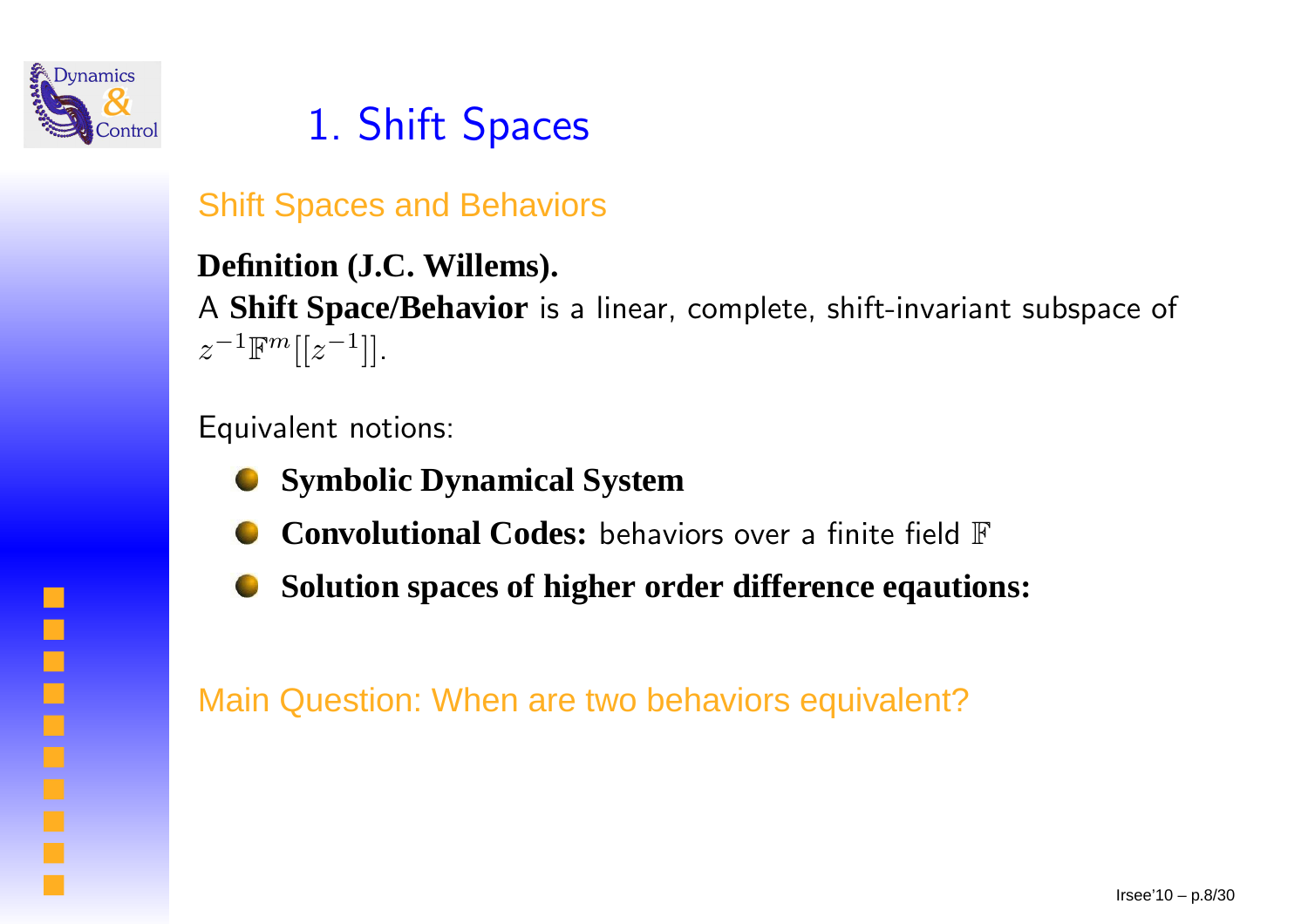

 $\Box$ 

## 1. Shift Spaces

### **Characterization**

#### **Theorem (J.C. Willems)**

<sup>A</sup> subset <sup>B</sup> <sup>⊂</sup> <sup>z</sup><sup>−</sup><sup>1</sup>Fm[[z<sup>−</sup><sup>1</sup>]] is <sup>a</sup> behavior if and only if it admits <sup>a</sup> **kernel**  $\bold{representation}$ , i.e. there exists a  $p\times m$  polynomial matrix  $P(z)$  for which

 $B = \{h \in z^{-1} \mathbb{F}^m[[z^{-1}]] \mid \pi_-(Ph) = P(\sigma)h = 0\}.$ 

Thus, the behaviors <sup>B</sup> <sup>⊂</sup> <sup>z</sup><sup>−</sup><sup>1</sup>Fm[[z<sup>−</sup><sup>1</sup>]] **are precisely the Fuhrmann rational models**

> $X^{\pmb{P}} \vcentcolon=$  $=\{h \in z^{-1} \mathbb{F}^m[[z^{-1}]] \mid P(z)h(z) \text{ polynomial}\}.$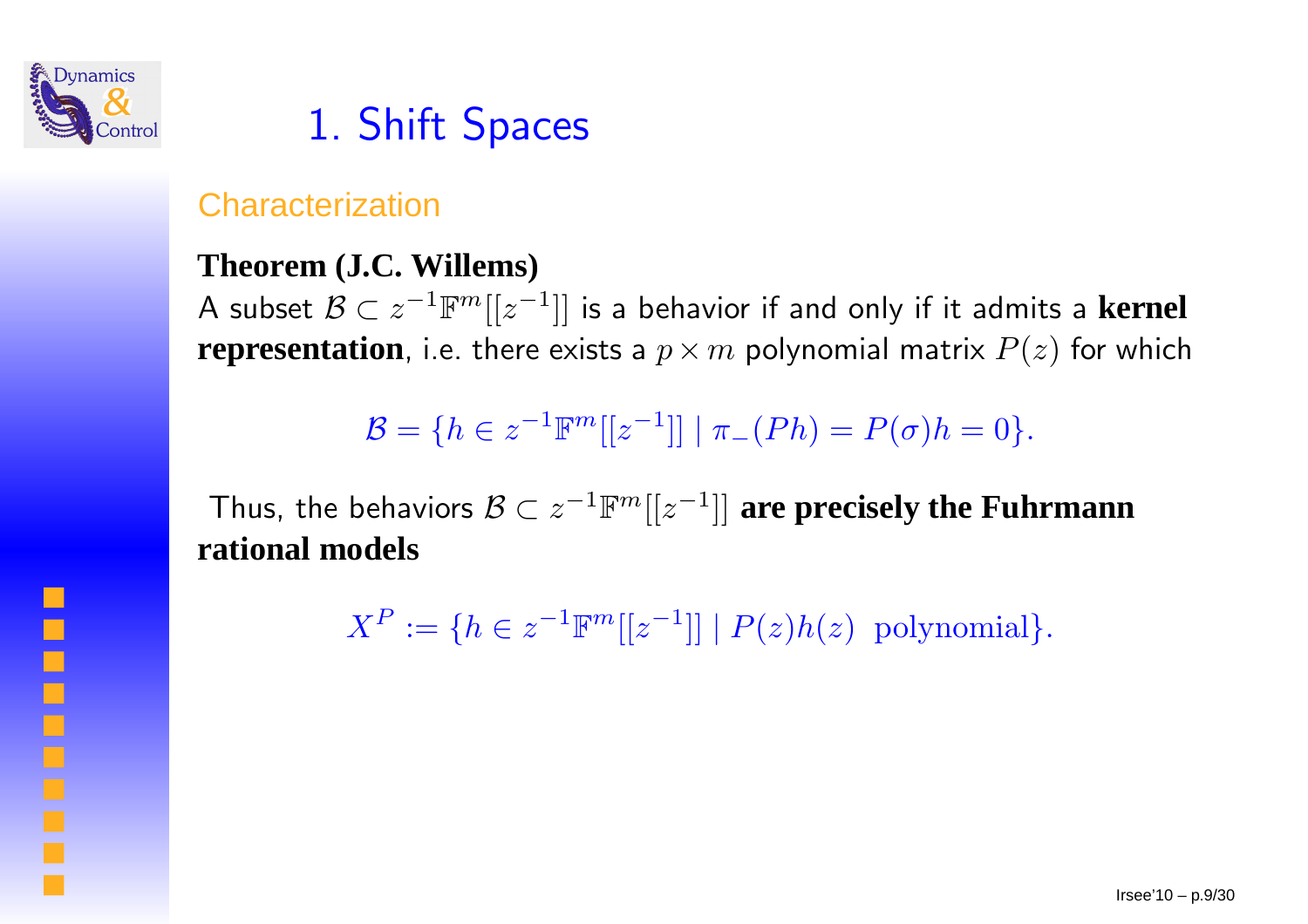

**Control** 

## 1. Shift Spaces

Behaviors vs Rational Models: <sup>a</sup> la Willems & Fuhrmann

**Theorem** The mapping

 $M \mapsto M^{\perp} := \{f(z) \in z^{-1} \mathbb{F}^m[[z^{-1}]] \mid \text{Res}_{\infty}(\mathbf{f}(\mathbf{z})^{\top} \mathbf{h}(\mathbf{z})) = 0 \,\forall \mathbf{h} \in \mathbf{M}\}\$ 

is <sup>a</sup> bijective, inclusion reversion correspondence between submodules of  $\mathbb{F}^m[z]$  and behaviors  $\mathcal{B}:=M^\perp$  of  $z^{-1}\mathbb{F}^m[[z^{-1}]].$ 



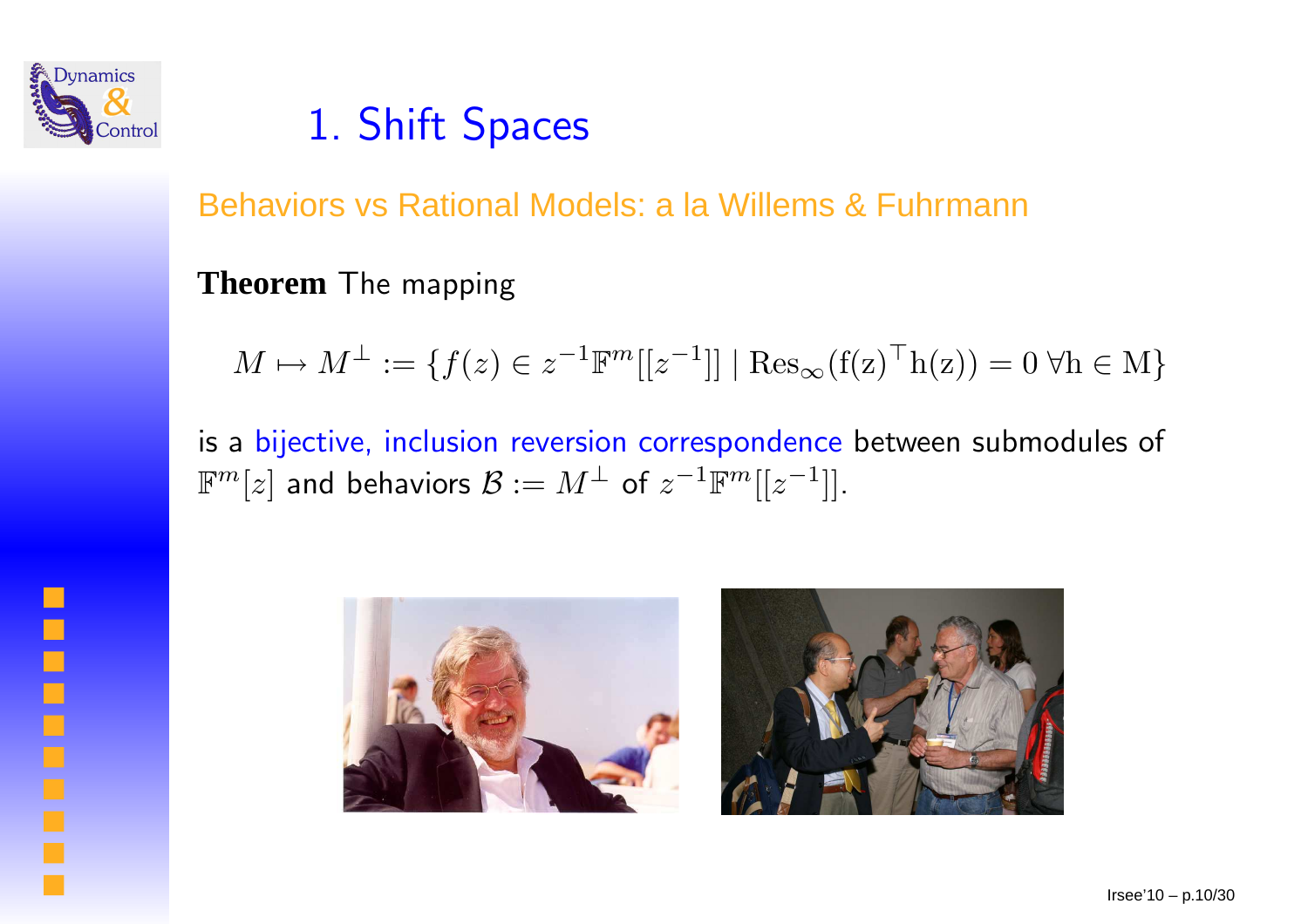

## 1. Shift Spaces

Finite-Dimensional Behaviors

#### **Theorem (Fuhrmann)**

Equivalent are:

- <sup>A</sup> behavior <sup>B</sup> is <sup>a</sup> **finite-dimensional** <sup>F</sup>-vector space.
- A behavior  $\mathcal B$  is **autonomous**.
- $\mathcal{B}$  is a **torsion submodule** of  $z^{-1}\mathbb{F}^m[[z^{-1}]].$
- $\mathcal{B} = X^P$  for a **nonsingular**  $m \times m$  polynomial matrix  $P(z)$ .
- $\mathcal{B}^\perp$  is a **full submodule** of  $\mathbb{F}^m[z].$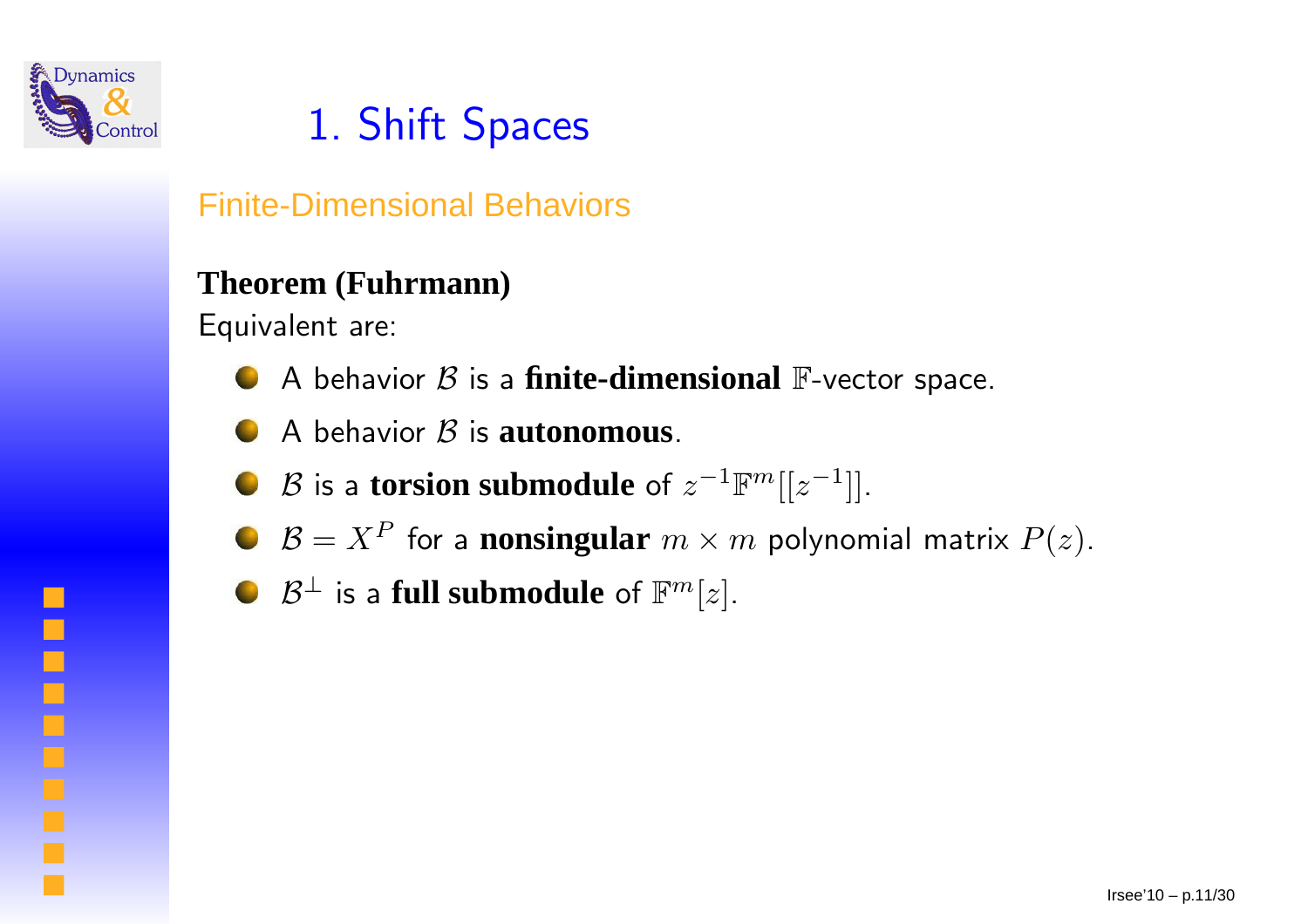

 $\blacksquare$ 

i

### 1. Shift Spaces

### Thus Autonomous Behaviors are Polynomial Models!

The  $\mathbf{polynomial \ model}$  associated with  $D \in \mathbb{F}^{m \times m}[z]$  nonsingular:

 $X_D := \{f \in \mathbb{F}^m[z] \mid D(z)^{-1}f(z) \text{ strictly proper}\} \simeq \mathbb{F}^m[z]/\text{DF}^m[z],$ 

with the module structure  $z\cdot f:=D\pi_-(zD^{-1}f).$ 

#### **Rational Model:**

 $X^{\boldsymbol{D}} \coloneqq$  $=\{h \in z^{-1}\mathbb{F}^m[[z^{-1}]] \mid D(z)h(z) \text{ polynomial}\}.$ 

**They are dual friends:**

 $\phi_D: X_D \rightarrow X^D, \ f \mapsto D^{-1}f,$  is a module isomorphism.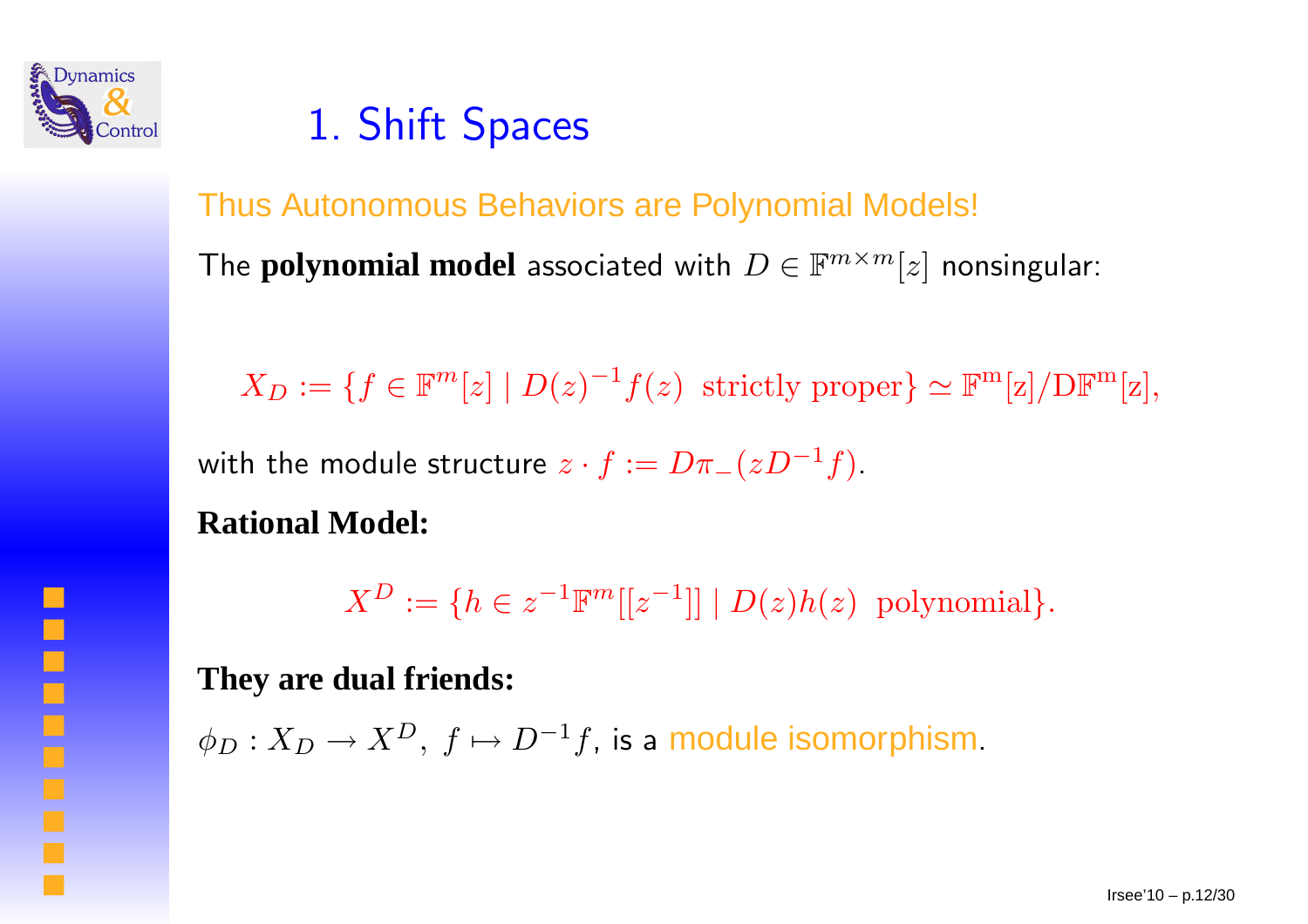

# 1. The Simplest Case:Equality of Behaviors

### **A Very Well Known Theorem**

Let  $\mathcal{B}_1, \mathcal{B}_2$  be two behaviors,  $P_i=(T_i, \; U_i)\in \mathbb{F}^{p\times (m+p)}[z]$ , with  $T_i$  invertible. Then  $\mathcal{B}_1=\mathcal{B}_2$  $\epsilon_2$  be two behaviors, defined by full row rank polynomial matrices if the transfer functions  $G_i(z) = T_i(z)^{-1}U_i(z), i=1,2,$  coin $\epsilon$  $\frac{1}{2}$  if and only and only if there exists a unimodular  $U(z)$  with  $^{1}U_{i}(z),i=1,2,$  coincide, i.e. if

$$
U(z)(T_1(z), U_1(z)) = (T_2(z), U_2(z)).
$$

Thus deciding equality of behaviors is not so much the problem!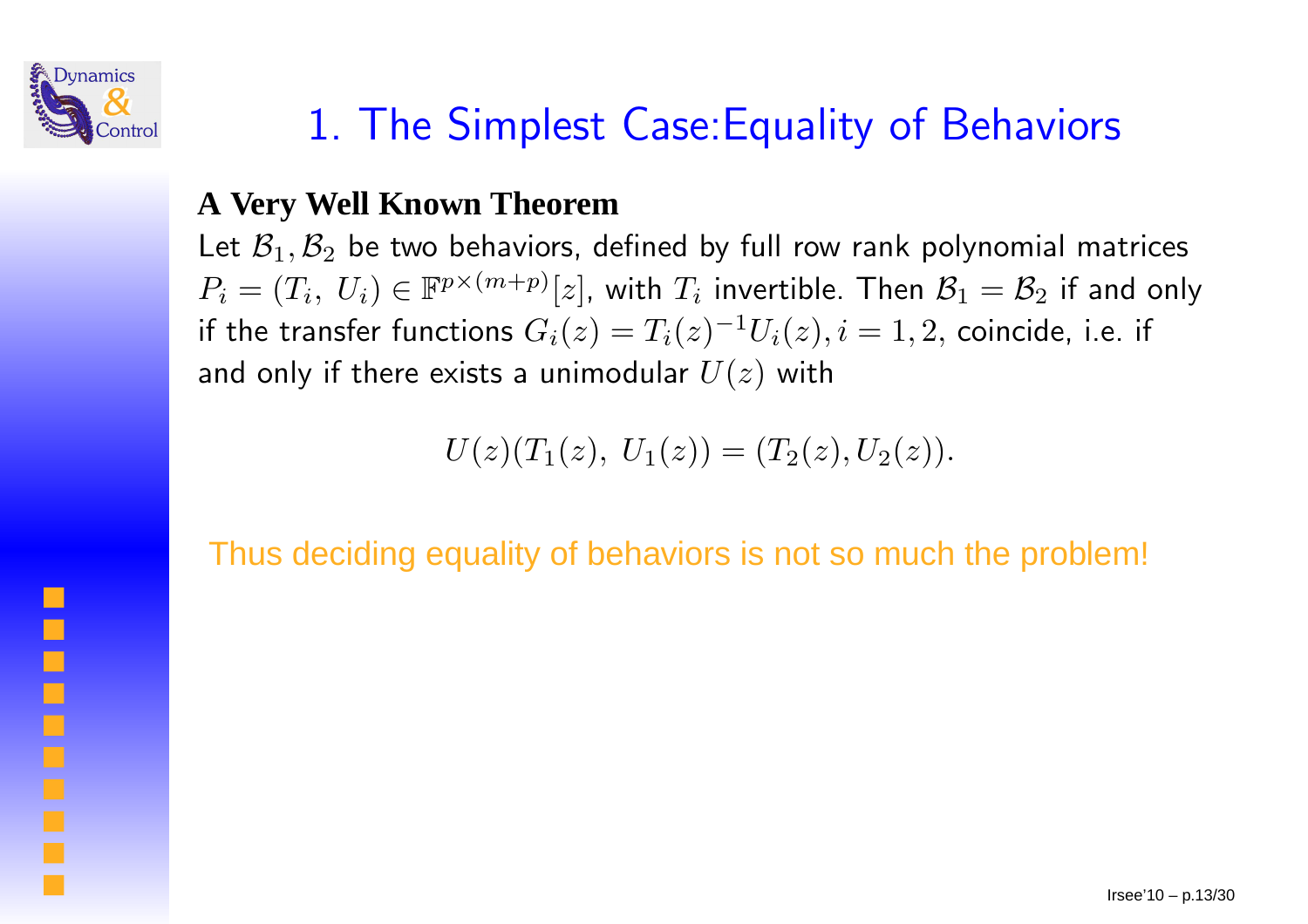

# 1. Equivalence of Shift Spaces

### **Definition.**

A **homomorphism**Z : <sup>B</sup>  ${\mathbb F}$ –linear map  $Z$  that intertwines the shift operators, i.e. 1 $\mathfrak{p}_1 \rightarrow \mathcal{B}_2$  $\rm _2$  between two behaviors is a continuous

$$
ZS^{\mathcal{B}_1}=S^{\mathcal{B}_2}Z.
$$

Two behaviors are **isomorphic** or **equivalent** if there exists an invertible continuous behavior homomorphism between them.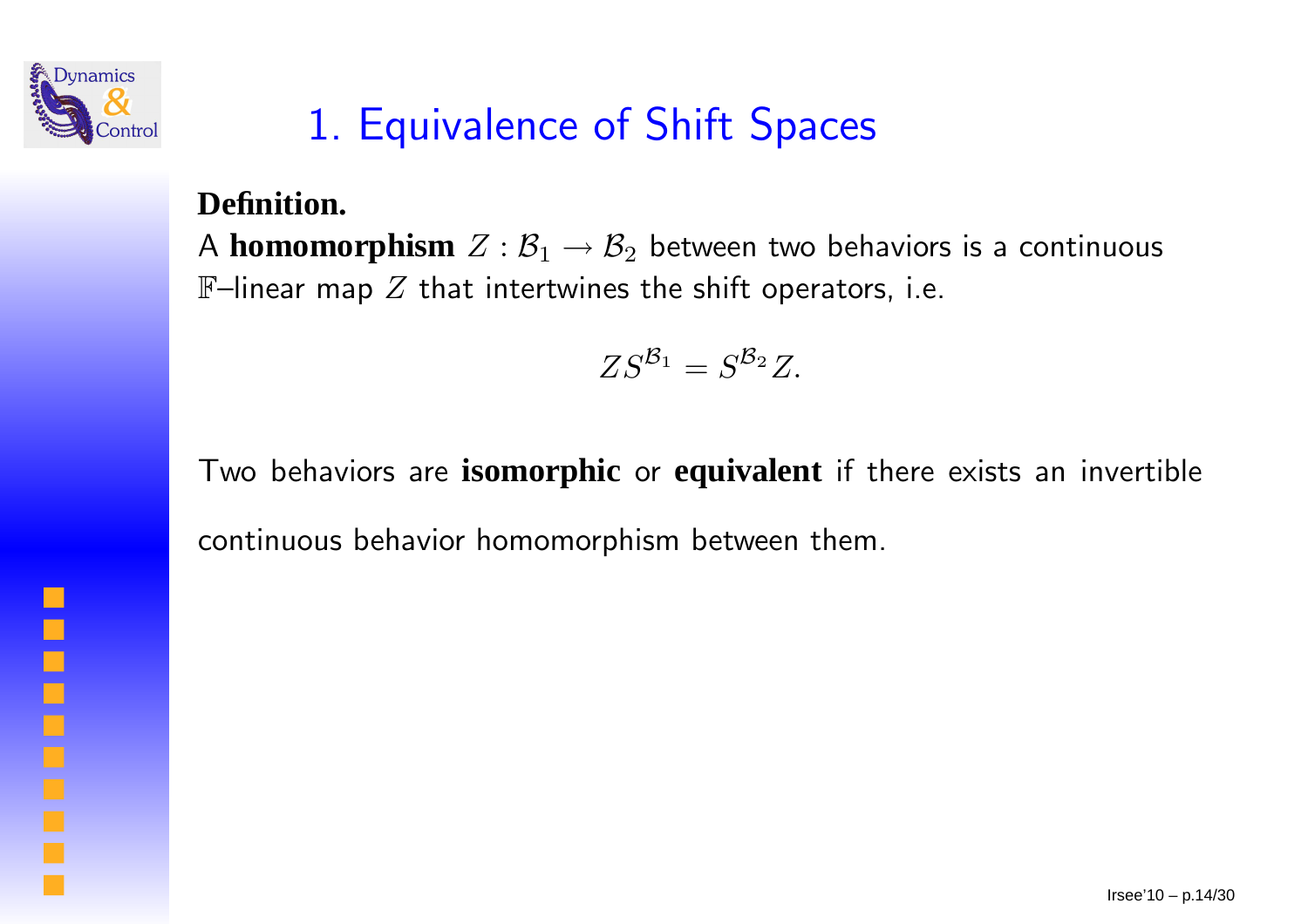

**Contract** 

## 1. Equivalence of Shift Spaces

### **Theorem (Fuhrmann)**

Let  $P(z)\in\mathbb{F}^{p\times m}[z]$  ar  $^{\times m}[z]$  and  $\bar{P}(z)\in\mathbb{F}^{\bar{p}}$  $\times \bar{m}$  ${}^{\bar{m}}[z]$  be of full row rank and

$$
\mathcal{B} = \text{KerP}(\sigma) \quad \bar{\mathcal{B}} = \text{KerP}(\sigma)
$$

denote the associated behaviors. A map  $Z:\mathcal{B}$ **homomorphism** iff there exist  $U(z) \in \mathbb{F}^{\bar{p}}$ 1 $\frac{1}{1} \rightarrow \mathcal{B}$ 2 $\mathbf{z}_2$  is a  $\mathbf{b}$ ehavioral  ${}^{\times p}[z]$  and  $V(z) \in \mathbb{F}^{\bar{m}}$  $\times^m[z]$  with

 $U(z)P(z)=\bar{P}(z)V(z)$ 

and

 $Zh = V(\sigma)h \quad\quad \forall h \in \text{KerP}(\sigma)$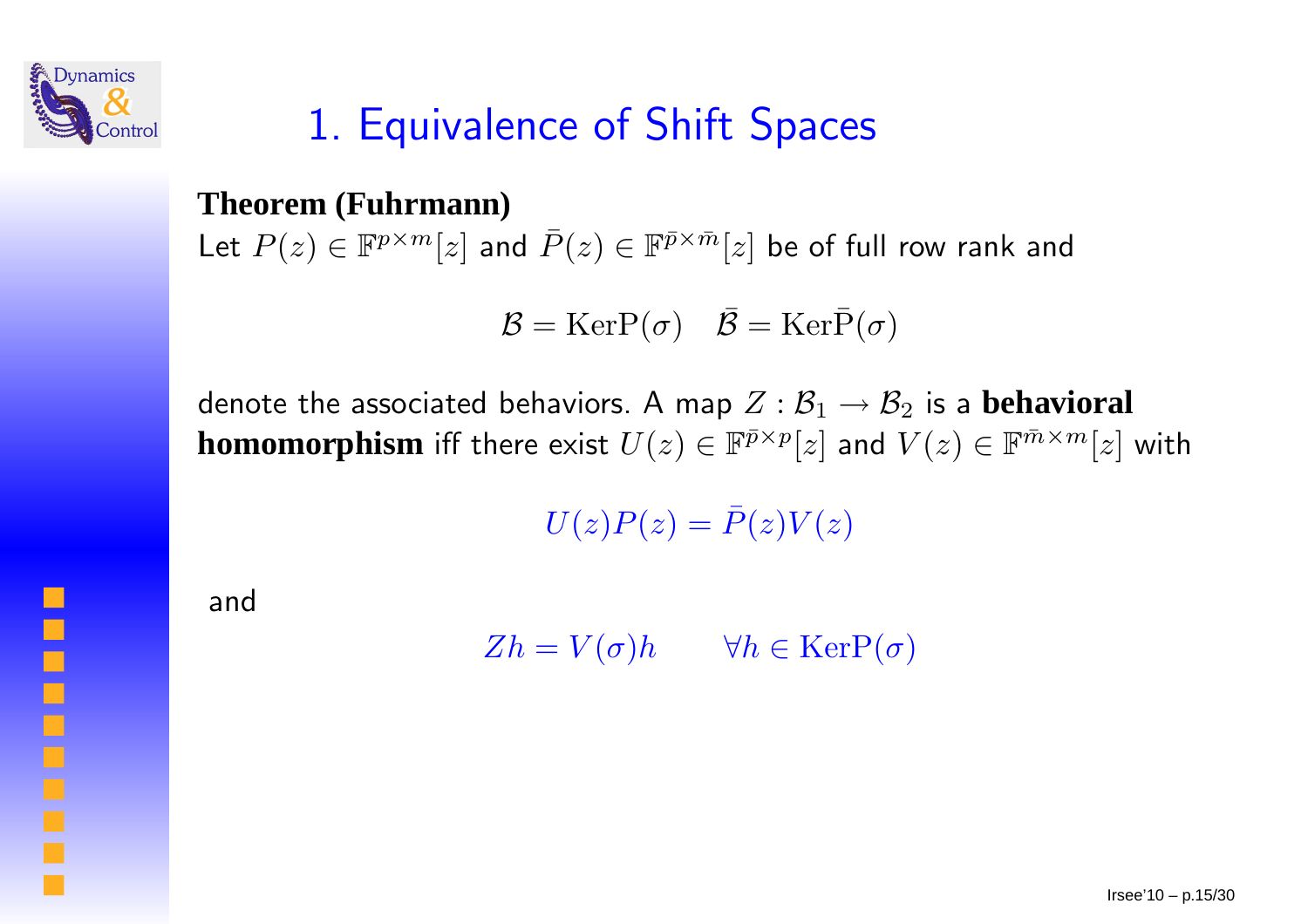

 $\Box$ 

# 1. Equivalence of Shift Spaces

### **Theorem (Fuhrmann)**

Let  $P(z)\in\mathbb{F}^{p\times m}[z]$  ar  $Z : \mathcal{B}_1 = \text{KerP}(\sigma) \rightarrow \mathcal{B}_2 = \text{Ker}\bar{P}$  $^{\times m}[z]$  and  $\bar{P}(z)\in\mathbb{F}^{\bar{p}}$  $\times \bar{m}$  ${}^{\bar{m}}[z]$  be of full row rank. Let 1 $\beta_1 = \text{KerP}(\sigma) \rightarrow \mathcal{B}_2$ 2 $\dot{P}_2 = \text{Ker}\bar{P}$  $\sigma)$  be a **behavioral homomorphism**. Then

Z is injective if and only if  $P(z),V(z)$  are right coprime.

Z is surjective if and only if  $\bar{P}(z), U(z)$  are left coprime and

$$
\text{Ker} = \begin{bmatrix} -U(z) & \bar{P}(z) \end{bmatrix} = \text{Im} \begin{bmatrix} P(z) \\ V(z) \end{bmatrix}
$$



$$
\begin{bmatrix} -\bar{X}(z) & -\bar{Y}(z) \\ -U(z) & \bar{P}(z) \end{bmatrix} \begin{bmatrix} P(z) & Y(z) \\ V(z) & X(z) \end{bmatrix} = \begin{bmatrix} I & 0 \\ 0 & I \end{bmatrix}.
$$

 $Irsee'10 - p.16/30$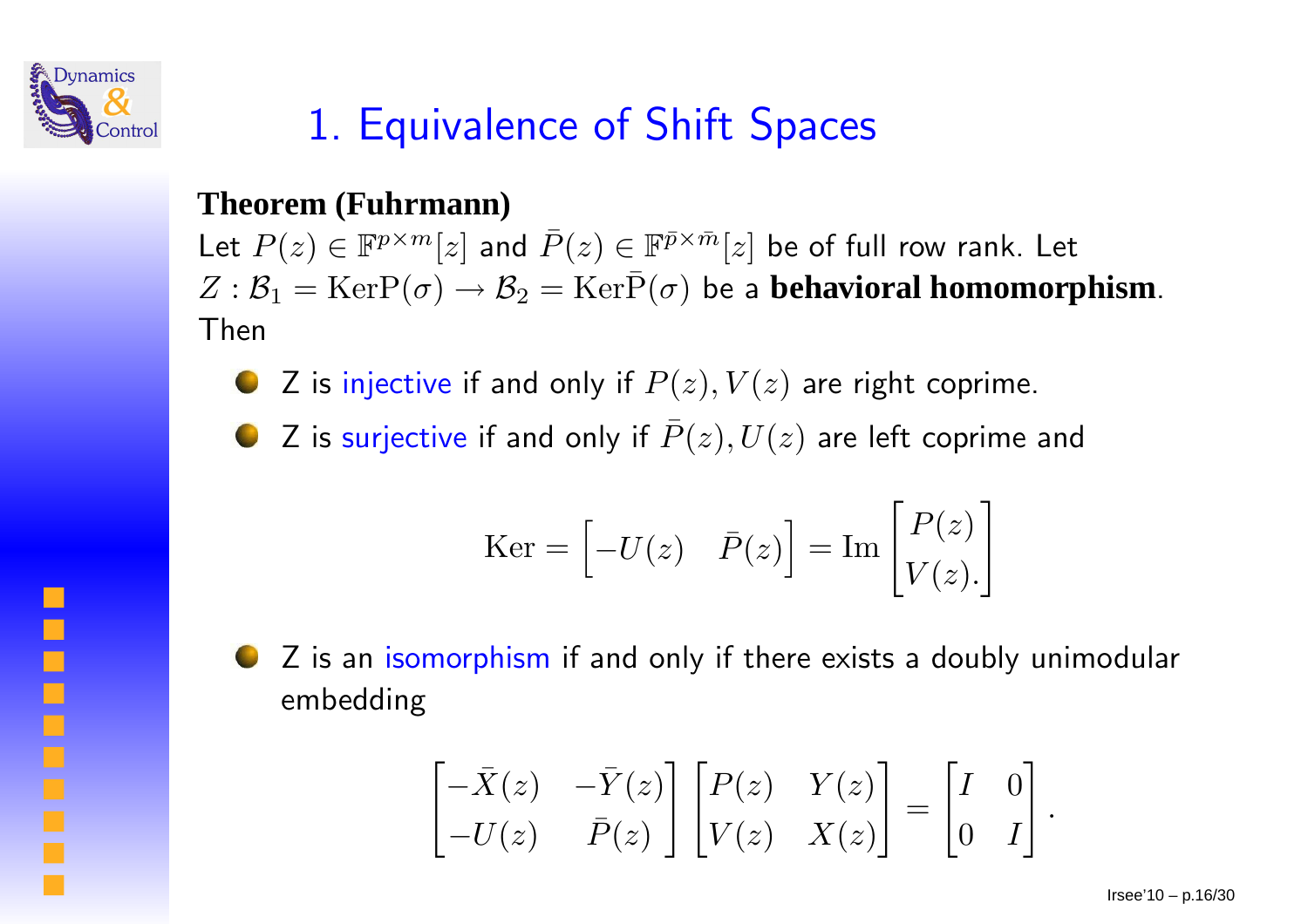

# 1. Equivalence of Shift Spaces

- Gantmacher showed, that two square matrices are similar over <sup>a</sup> fieldif and only if their invariant factors are equal.
- For behaviors this is wrong: Equality of the nontrivial invariantfactors of the rectangular polynomial matrices is not enoug<sup>h</sup> to showequivalence of behaviors.

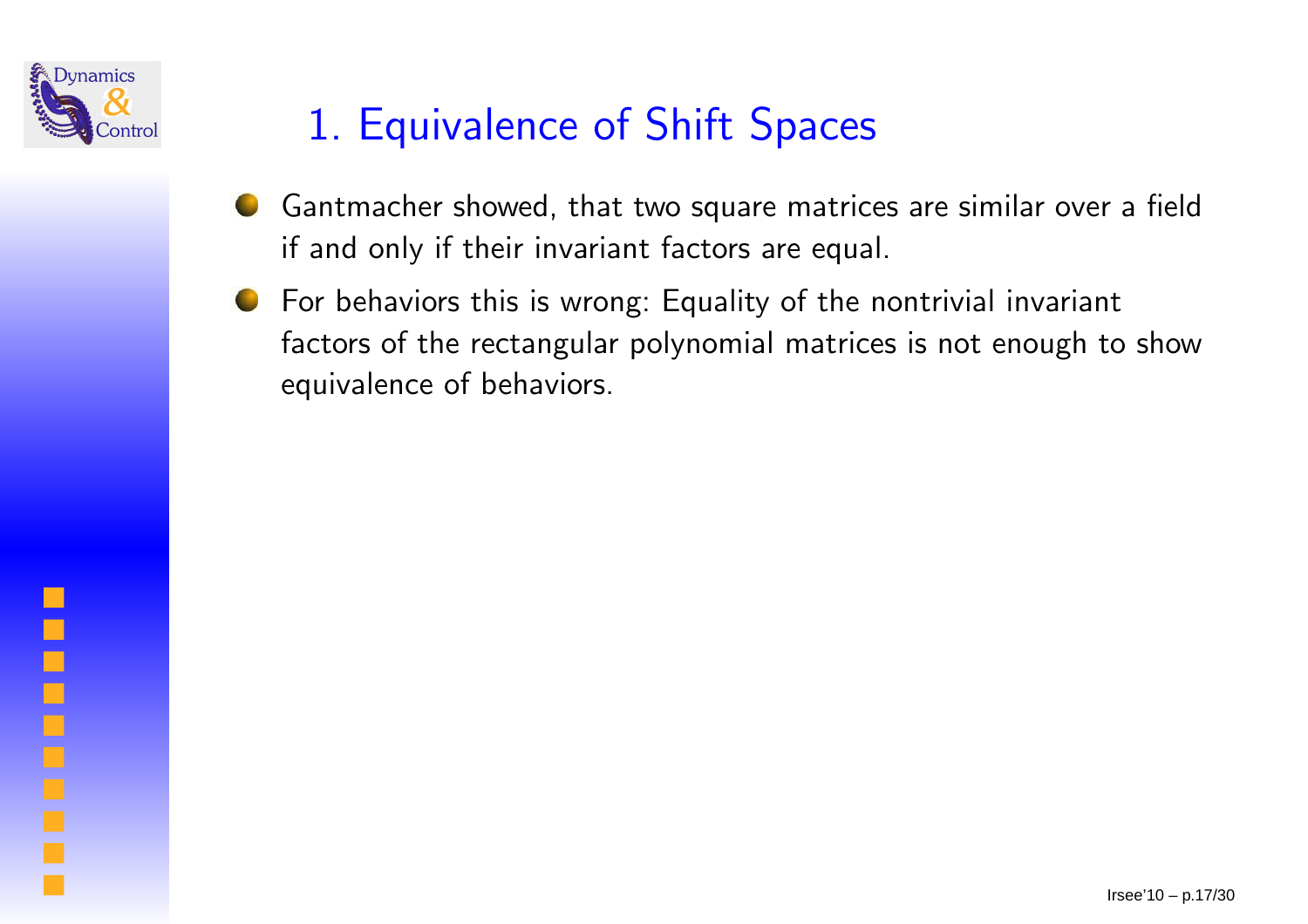

 $\blacksquare$ 

 $\Box$ 

## 1. Equivalence of Shift Spaces

#### **Theorem (Fuhrmann, He; 2009)**

Let  $P_i(z) \in \mathbb{F}[z]^{p_i \times m_i}$ ,  $i = 1, 2$  be of full row rank, with associated behaviors  $\mathcal{B}_i = X^{P_i} = \text{KerP}_{\text{i}}(\sigma) \subset \text{z}^{-1}\mathbb{F}[[\text{z}^{-1}]]^{\text{m}_\text{i}}$ . Let the Smith f  $P_i(z)$  be  $S_i(z)$ , where  $^1\mathbb{F}[[\mathrm{z}^{-1}]]^{\mathrm{m_i}}.$  Let the Smith form of

$$
S_i(z) = \begin{pmatrix} \Delta_{r_i}^{(i)}(z) & 0 & 0 \\ 0 & I_{(p_i - r_i) \times (p_i - r_i)} & 0_{(p_i - r_i) \times (m_i - p_i)} \end{pmatrix}
$$

Here  $\Delta_{r_i}^{(i)} = \text{diag}(\text{d}_1^{(i)}, \ldots, \text{d}_i)$  $\mathrm{d}_{\mathrm{r_{i}}}^{(\mathrm{i})}$ ), with  $d_{j}^{(i)}$ ,  $j=1,\ldots,r_{i}$  the nonconstant invariant factors of  $P_i(z)$ , i.e.  $\deg d_j^{(i)}>0.$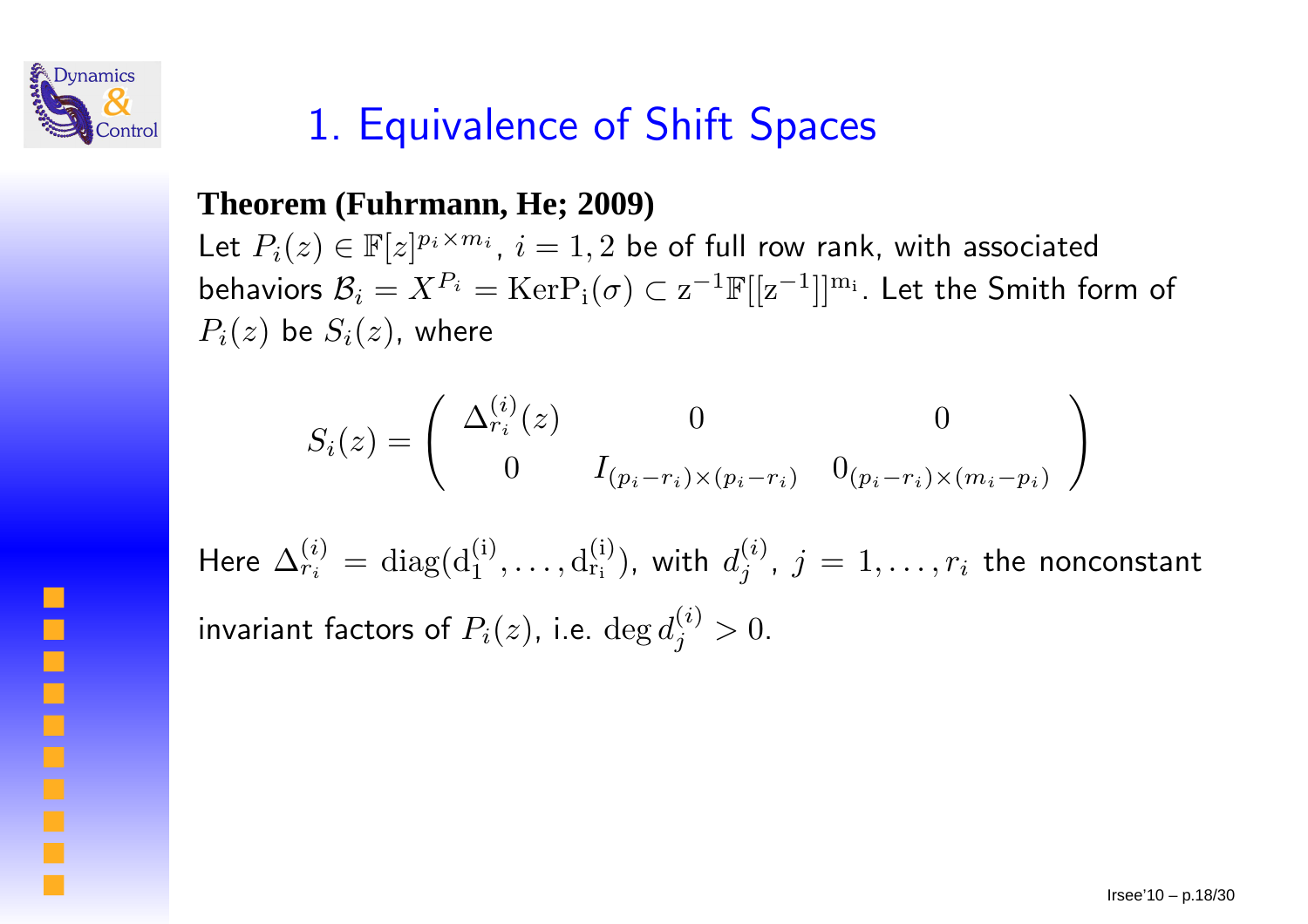

## 1. Equivalence of Shift Spaces

Then

The behaviors  $X^{S_i}$ ,  $i=1,2$ , are given by 

$$
X^{S_i} = \text{KerS}_i(\sigma) = \left\{ \begin{pmatrix} f^{(i)} \\ 0_{(p_1 - r_1)} \\ g^{(i)} \end{pmatrix} | f^{(i)} \in X^{\Delta_{r_i}^{(i)}}, g^{(i)} \in Z^{-1} \mathbb{F}[[Z^{-1}]]^{m_i - p_i} \right\}
$$



We have the behavior isomorphism

$$
X^{P_i} \simeq X^{S_i}.
$$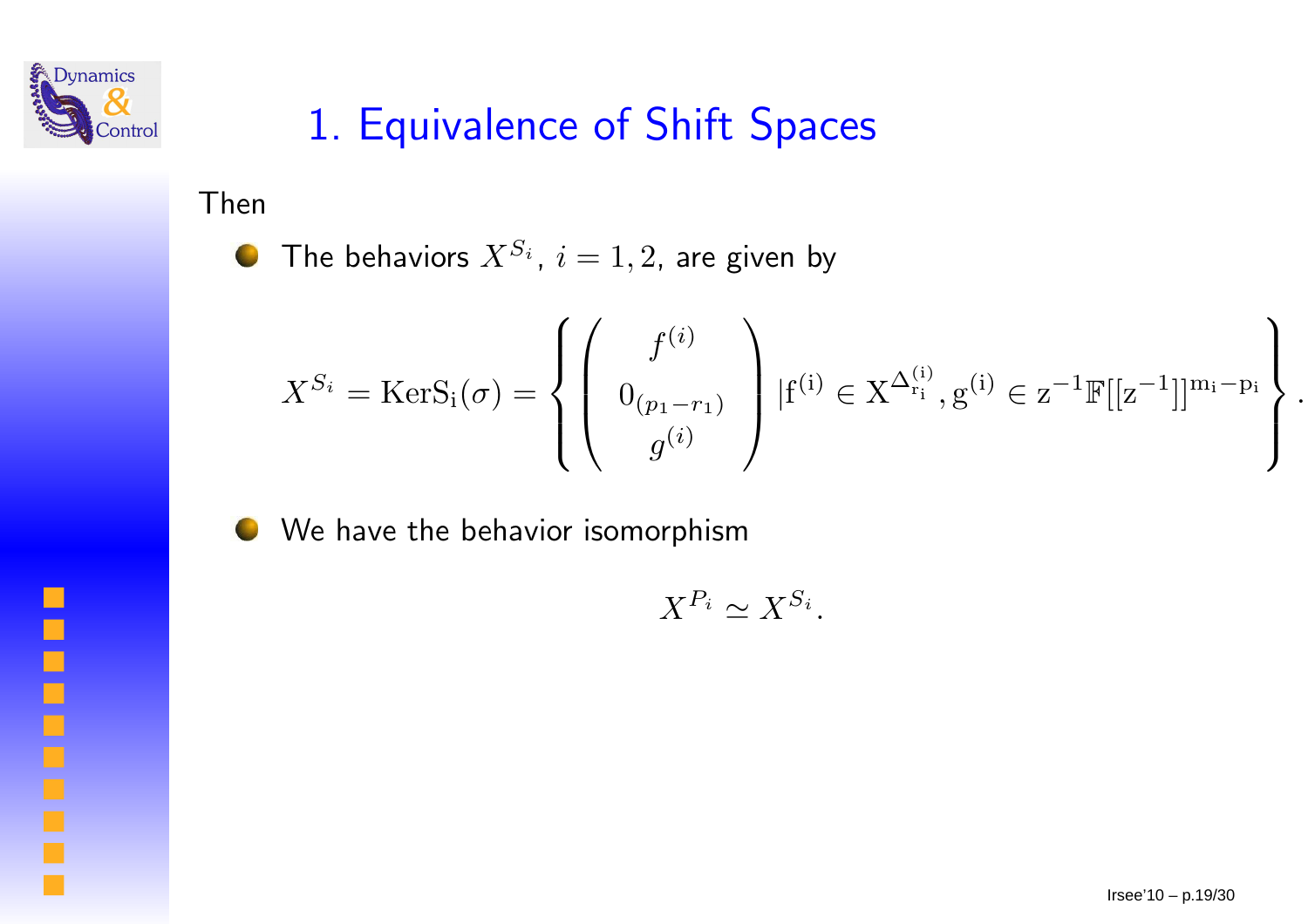

## 1. Equivalence of Shift Spaces

- Two behaviors  $X^{P_1}, X^{P_2}$  are equivalent if and only if  $(\mathsf{i})\hspace{0.1cm} m_{1}-p_{1}=m_{2}-p_{2}$  and (ii)  $V_1, V_2$  have the same nonconstant invariant factors.
- We have the direct sum representation

$$
X^{S_i} = X \begin{pmatrix} I_{r_i} & 0 & 0 \ 0 & I_{p_i - r_i} & 0_{(p_i - r_i) \times (m_i - p_i)} \end{pmatrix} \oplus X \begin{pmatrix} \Delta_{r_i}^{(i)}(z) & 0 & 0 \ 0 & I_{p_i - r_i} & 0_{(p_i - r_i) \times (m_i - p_i)} \ 0 & 0 & I_{m_i - p_i} \end{pmatrix}
$$

 The left summand is the, uniquely determined, reachable part of thebehavior  $X^{S_i}$ , whereas the second summand is autonomous.

### Partially generalizes <sup>a</sup> result by Fagnani/Zampieri

Let  $R$  be P.I.D ,  $V$  finitely generated  $R$ -module, endowed with discrete topology. Any closed, shift-invariant  $R$ -submodule  $\mathcal{B}\subset z^{-1}V[[z^{-1}]]$  is  ${}^{1}V[[z^{-1}]]$  is called <sup>a</sup> behavior. The **limit rank** of B is

$$
L(\mathcal{B}):=\text{lim}_{\text{n}\to\infty}\frac{\text{rk}_{\text{R}}(\mathcal{B}|_{[1,\cdots,\text{n}]})}{\text{n}}
$$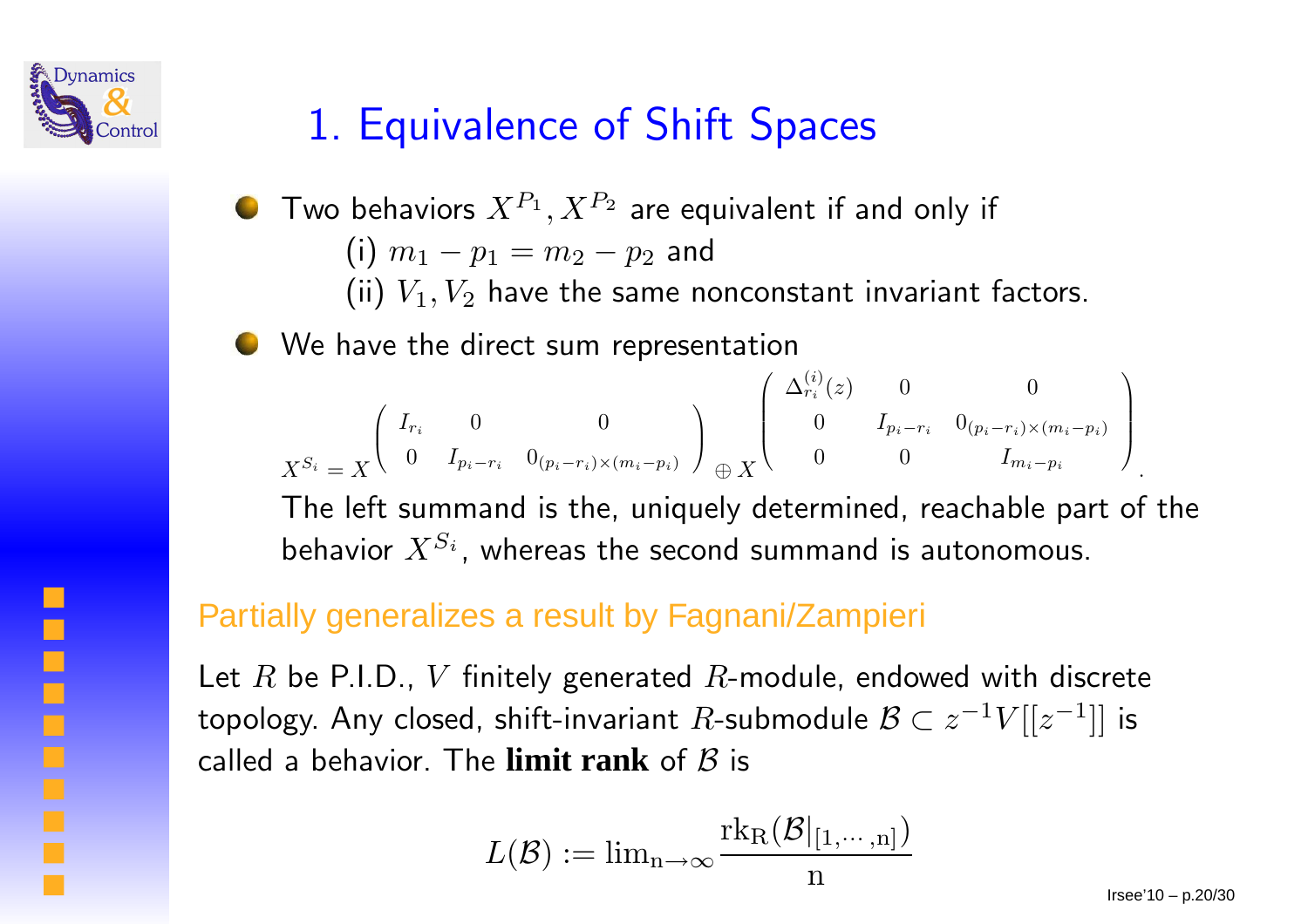

# 1. Equivalence of Shift Spaces

### **Theorem (Fagnani/Zampieri (1997))**

Two finite memory, controllable behaviors  $\mathcal{B}_i \subset z^{-1}$  isomorphic if and only if the limit ranks coincide:  ${}^{1}V_{i}[[z^{-1}]],i=1,2,$  are

$$
L(\mathcal{B}_1)=L(\mathcal{B}_2).
$$

#### **Lemma.**

If  $P\in\mathbb{F}^{p\times}[z]$  is full row rank, then the limit rank of  $X^P$  is equal to  $p-m.$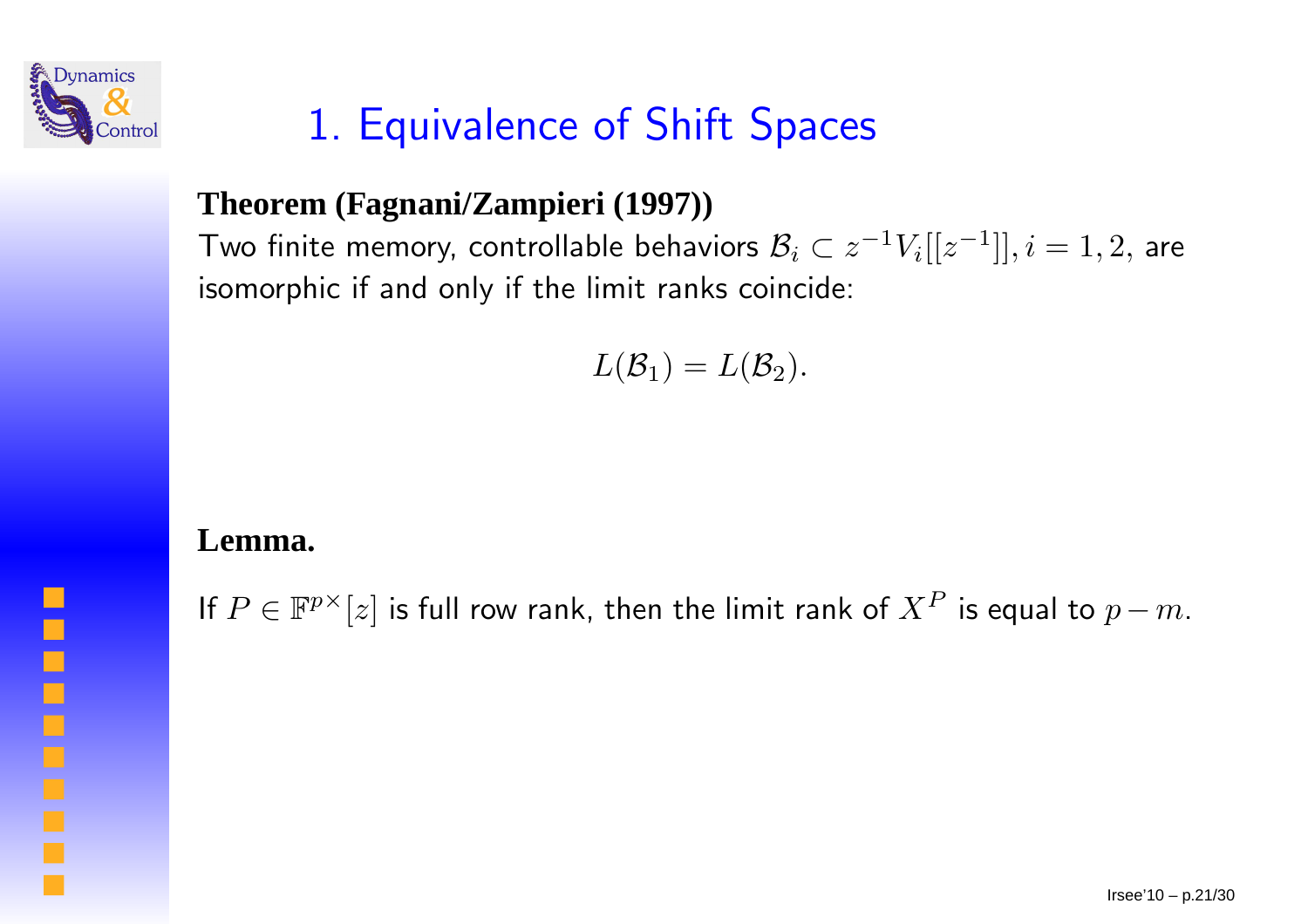

# 2. Classification of Autonomous Behaviors

A preparatory result

### **Theorem (Fuhrmann, He)**

The  $\mathbb{F}[z]-$  tensor product of polynomial models is a polynomial model:

 $\operatorname{Hom}_{\mathbb{F}[\operatorname{z}]}(\operatorname{X}_{\operatorname{D}_1}, \operatorname{X}_{\operatorname{D}_2}) \;\;\simeq\;\; X_{D_2} \otimes_{\mathbb{F}[\operatorname{z}]} X_{D_1^\top}$ 1 $\simeq X_D$ 

where  $D=$  greatest common left divisor of  $D_2\otimes I$ ,  $I\otimes D_1^\top$ 1.

This helps us to prove (Cecioni [1908], Frobenius [1910])

### **Corollary**

Let  $d_{\cdot}^{(2)}$  , (  $d_{i}^{\left( 2\right) },d_{j}^{\left( 1\right) }$  denote the invariant factors of  $D_{2},D_{1}$ , respectively. Then

$$
\mathrm{dim}_{\mathbb{F}} \mathrm{Hom}_{\mathbb{F}[\mathbf{z}]}(X_{D_1}, X_{D_2}) \;\; = \;\; \sum_{i=1}^p \sum_{j=1}^m \mathrm{deg}(\mathrm{gcd}(d_i^{(2)}, d_j^{(1)}).
$$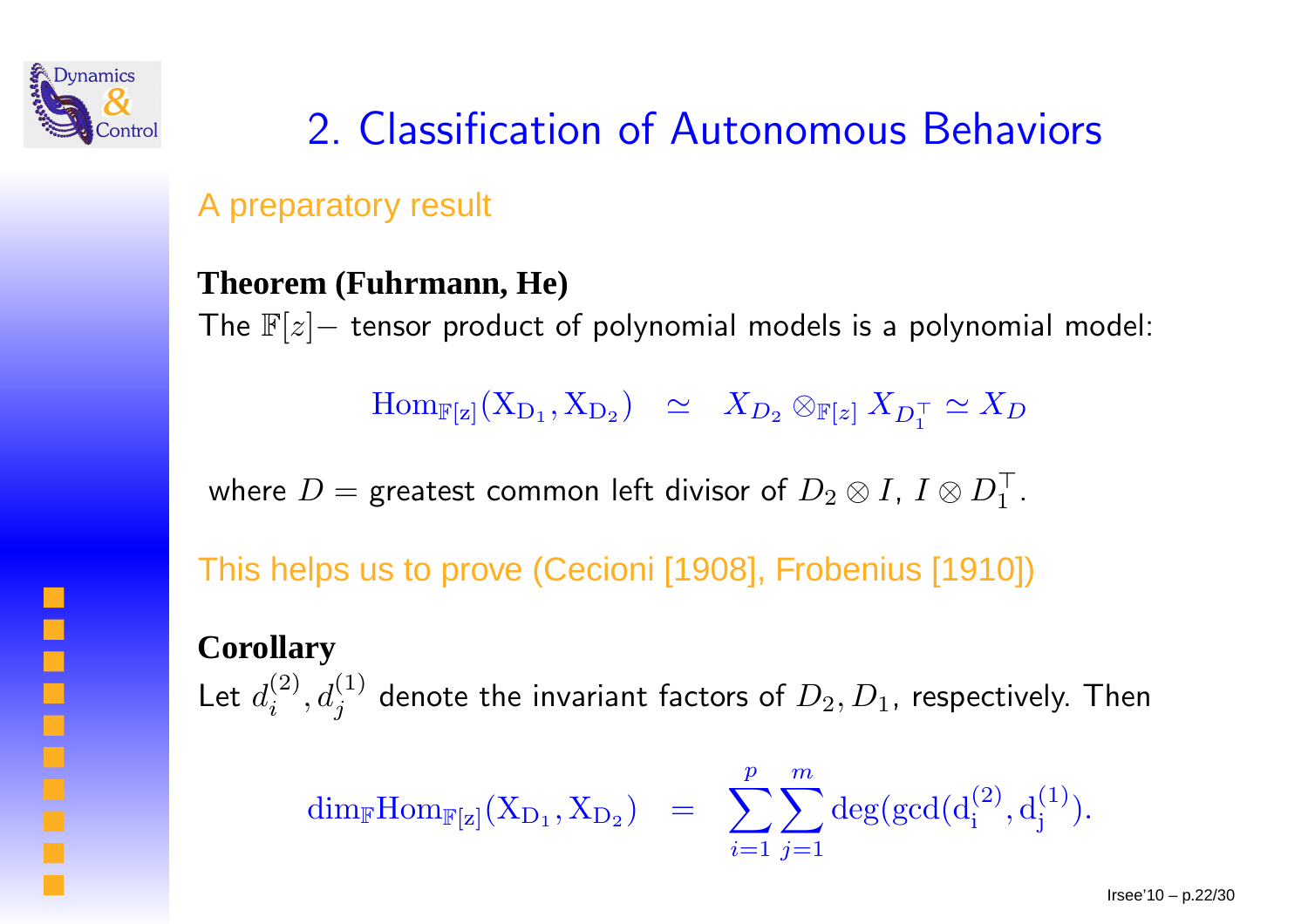

 $\blacksquare$ 

# 2. Classification of Autonomous Behaviors

### **Basic Dimension Inequality**

For any two polynomial models we have

 $\dim\mathrm{Hom}_{\mathbb{F}[\mathrm{z}]}(\mathrm{X}_{\mathrm{D}_1}, \mathrm{X}_{\mathrm{D}_1}) + \dim\mathrm{Hom}_{\mathbb{F}[\mathrm{z}]}(\mathrm{X}_{\mathrm{D}_2}, \mathrm{X}_{\mathrm{D}_2}) \geq$  $2\dim\mathrm{Hom}_{\mathbb{F}[\mathrm{z}]}(\mathrm{X}_{\mathrm{D}_1},\mathrm{X}_{\mathrm{D}_2}).$ 

Equality holds if and only if the modules  $X_{D_1}, X_{D_2}$  are isomorphic.

Proof uses the BG-combinatorial inequality

$$
\dim_{\mathbb{F}}\mathrm{Hom}_{\mathbb{F}[z]}(X_{D_1}, X_{D_2}) = \sum_{i=1}^p \sum_{j=1}^m \deg(\gcd(d_i^{(2)}, d_j^{(1)})).
$$
  

$$
2\sum_{i=1}^p \sum_{j=1}^m \min(n_i, m_j) \le \sum_{i=1}^p \sum_{j=1}^p \min(n_i, n_j) + \sum_{i=1}^m \sum_{j=1}^m \min(m_i, m_j).
$$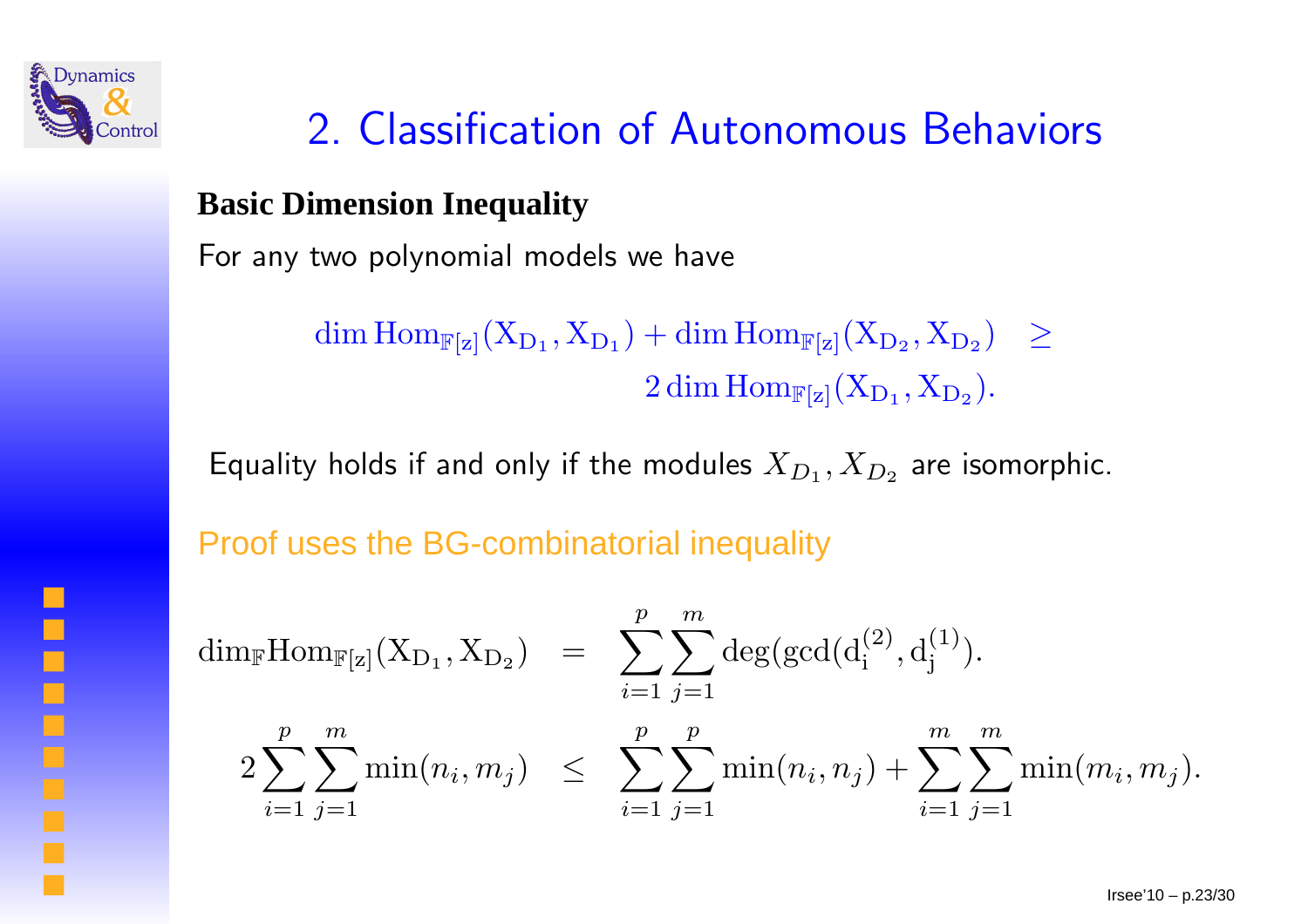

# 2. Classification of Autonomous Behaviors

### **Main Theorem A**

The following are equivalent:

The polynomial matrices  $D_1(z), D_2(z)$  are equivalent, i.e. their nontrivial invariant factors are equal.

There exists an  $\mathbb{F}[z]$ -isomorphism  $X_{D_1}\simeq X_{D_2}$ 

$$
\begin{array}{lcl} \dim \operatorname{Hom}_{{\mathbb F}[z]}(X_{D_1},X_{D_1}) & = & \dim \operatorname{Hom}_{{\mathbb F}[z]}(X_{D_2},X_{D_2}) \\ \\ & = & \dim \operatorname{Hom}_{{\mathbb F}[z]}(X_{D_1},X_{D_2}). \end{array}
$$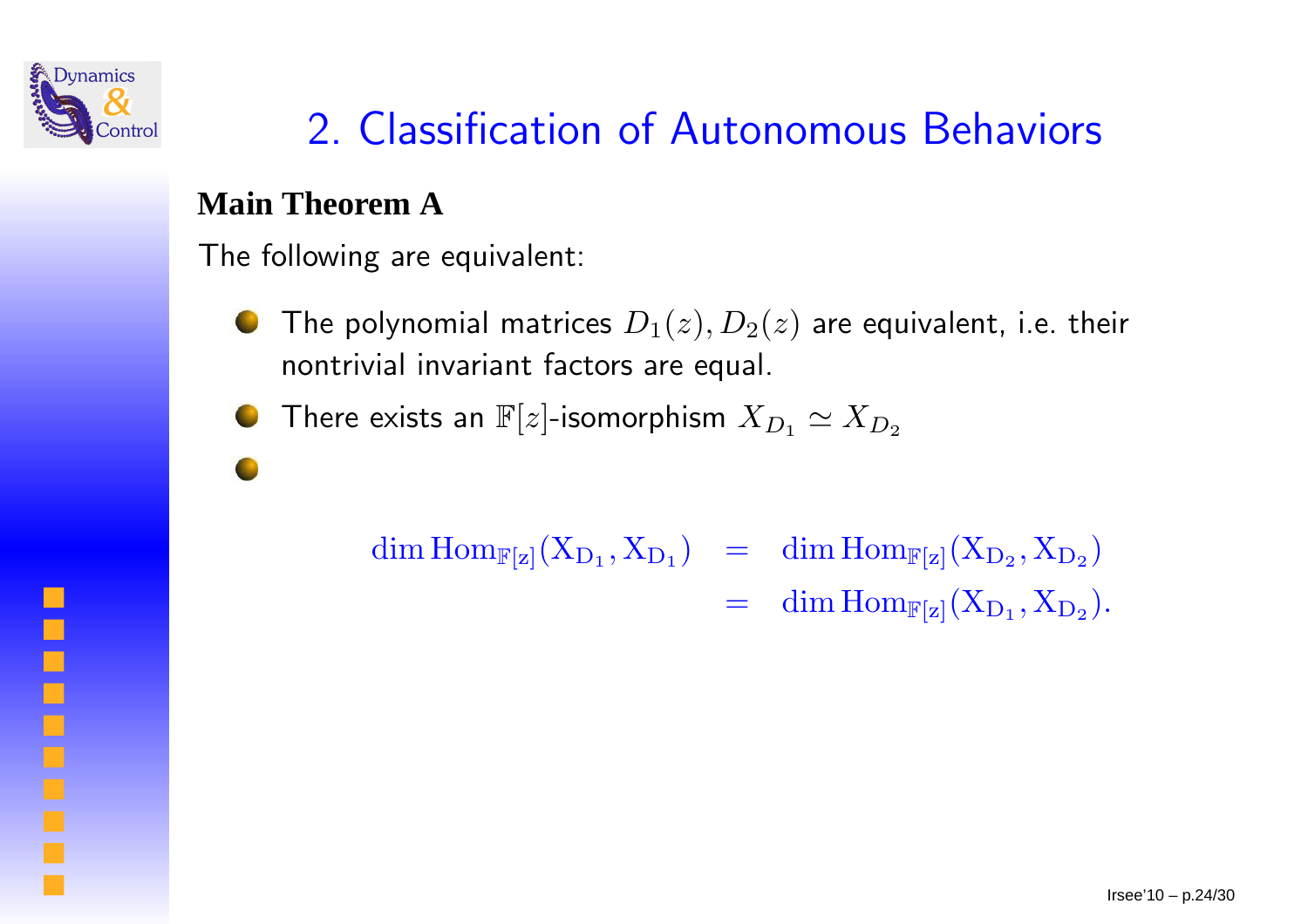

## 2. Equivalence of Matrices

Let  $A\in{\mathbb F}^n$ makes  $\mathbb{F}^n$  into a  $\mathbb{F}[z]$ -module with module isomorphism  $x^{\times n}$  act on  $\mathbb{F}^n$  in the standard way. Let  $D(z) := zI$  $A$ . This

$$
\pi: X_D \to \mathbb{F}^n, \quad \sum_{j=1}^m v_j z^j \mapsto \sum_{j=1}^m A^j v_j
$$

 $A$  is similar to the shift operator  $S_D: X_D \rightarrow X_D.$ 

#### **Corollary 1=Byrnes-Gauger Thm.**

Two matrices  $A,B\in{\mathbb F}^n$  $^{\times n}$  are similar if and only if

 $rk(A \otimes I_n - I_n \otimes A) = rk(B \otimes I_n - I_n \otimes B) = rk(A \otimes I_n - I_n \otimes B).$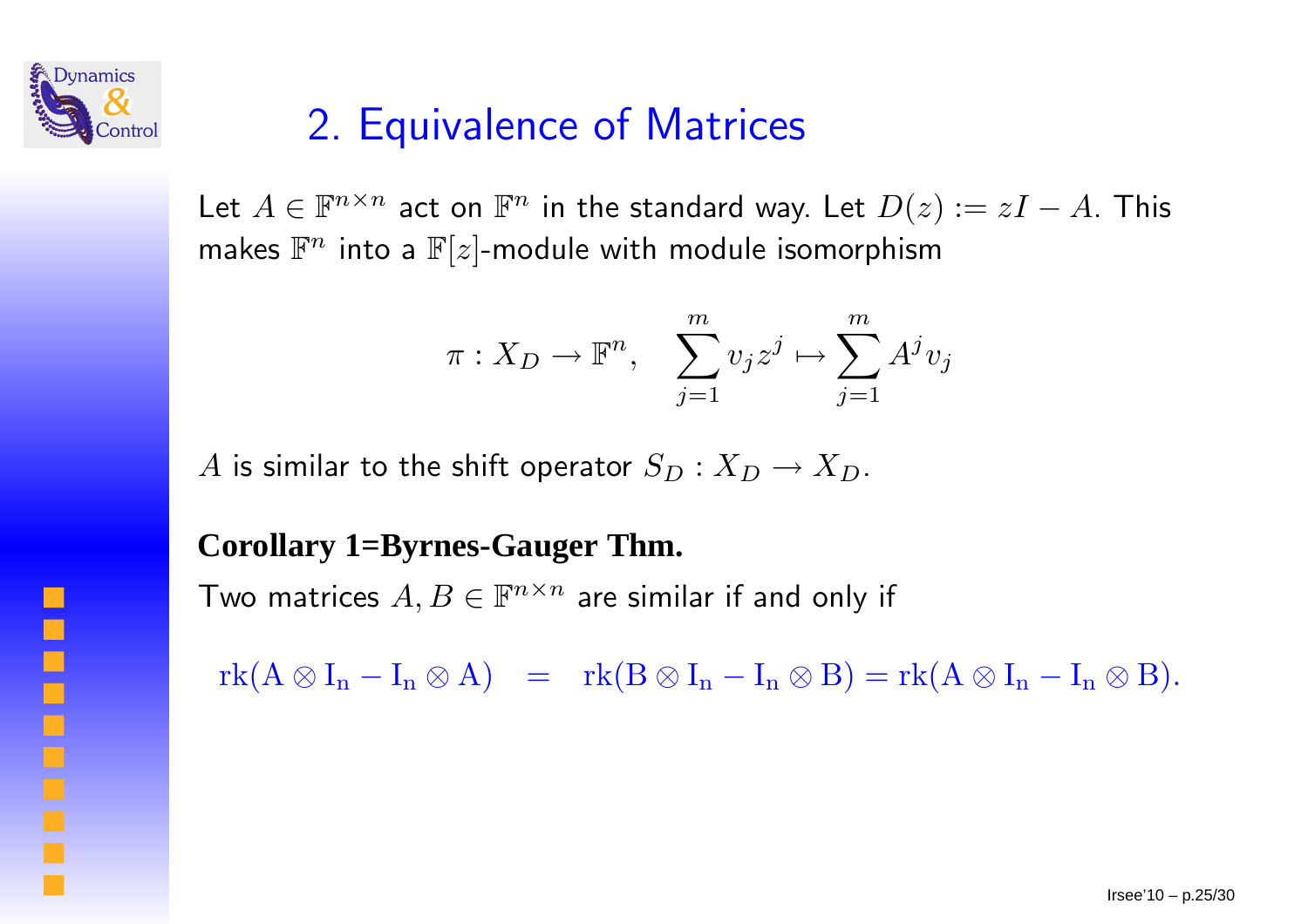

# 2. Equivalence of Autonomous Behaviors

### **Corollary 2**

Let  $\mathcal{B}_1, \mathcal{B}_2$  denote autonomous  $n$ -dimensional behaviors and let  $A\in{\mathbb F}^n$  : on  $\mathcal{B}_1, \mathcal{B}_2$ , respectively. Then  $\mathcal{B}_1, \mathcal{B}_2$  $^{\times n},B\in\mathbb{F}^n$  $^{\times n}$  denote the matrices, representing the shift operators  $\epsilon_2$  are equivalent if and only if

 $\mathrm{rk}(A\otimes I_n-I_n\otimes A) = \mathrm{rk}(B\otimes I_n-I_n\otimes B) = \mathrm{rk}(A\otimes I_n-I_n\otimes B).$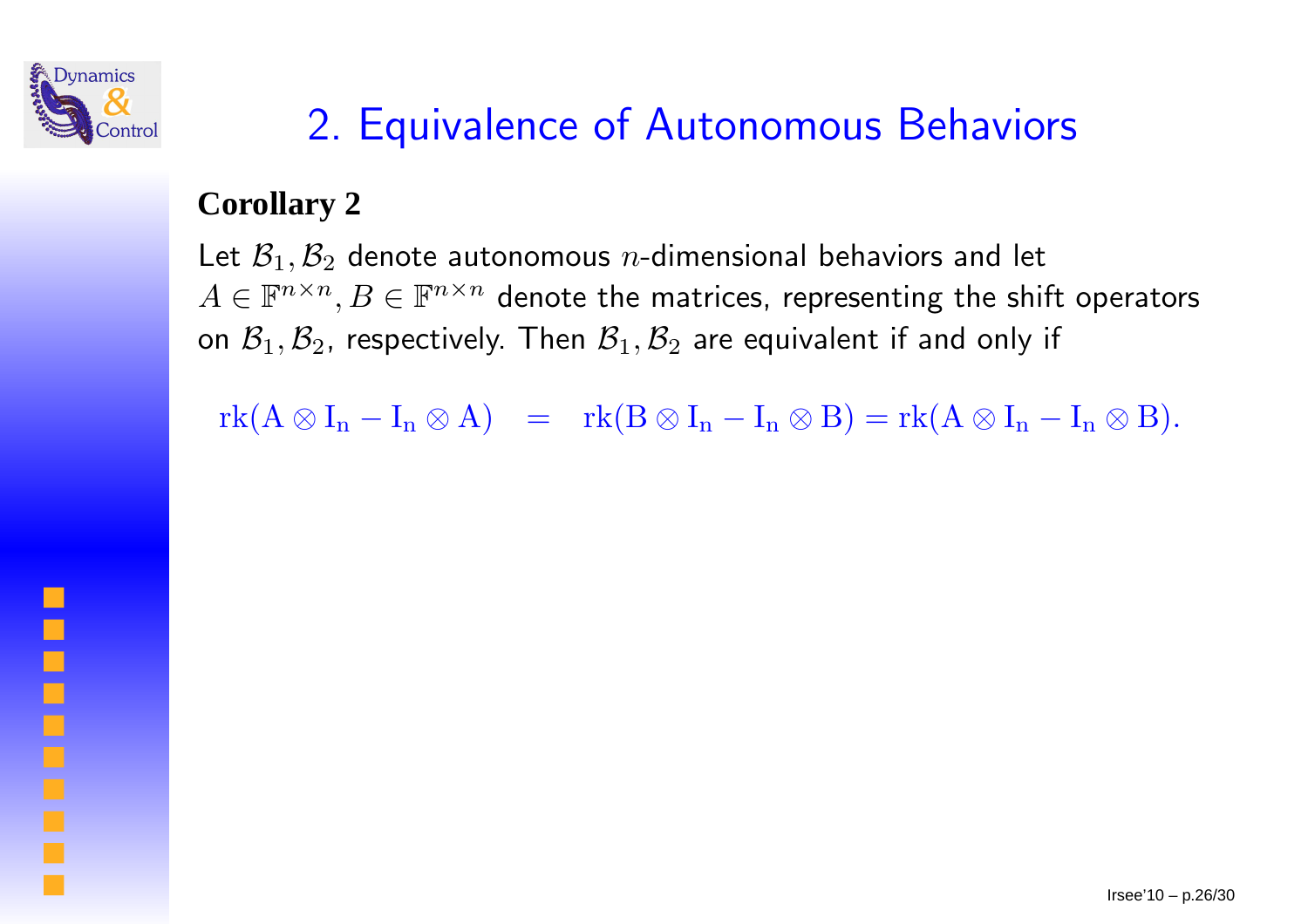

## 3. Generalizations

### Matrix pencils/Behavior

**Theorem** Two regular matrix pencils zE <sup>−</sup> <sup>F</sup> and zE <sup>−</sup> <sup>F</sup> are strict equivalent if and only if

 ${\rm rk}({\rm F}\otimes {\rm E}-{\rm E}\otimes {\rm F})\ \ =\ \ {\rm rk}({\rm E}\otimes {\rm F}-{\rm F}\otimes {\rm E})={\rm rk}({\rm F}\otimes {\rm E}-{\rm E}\otimes {\rm F}).$ 

**Theorem** Consider two full row rank polynomial matrices  $P_i \in \mathbb{F}^{p_i \times m_i}[z]$ .<br>The behaviors  $X^{P_1}, X^{P_2}$  are isomorphic if and only if The behaviors  $X^{P_1}, X^{P_2}$  are isomorphic if and only if

- $m_1 p_1 = m_2 p_2.$
- $P_1, P_2$  have identical nonconstant invariant factors.

Open problem: Effective decidability conditions?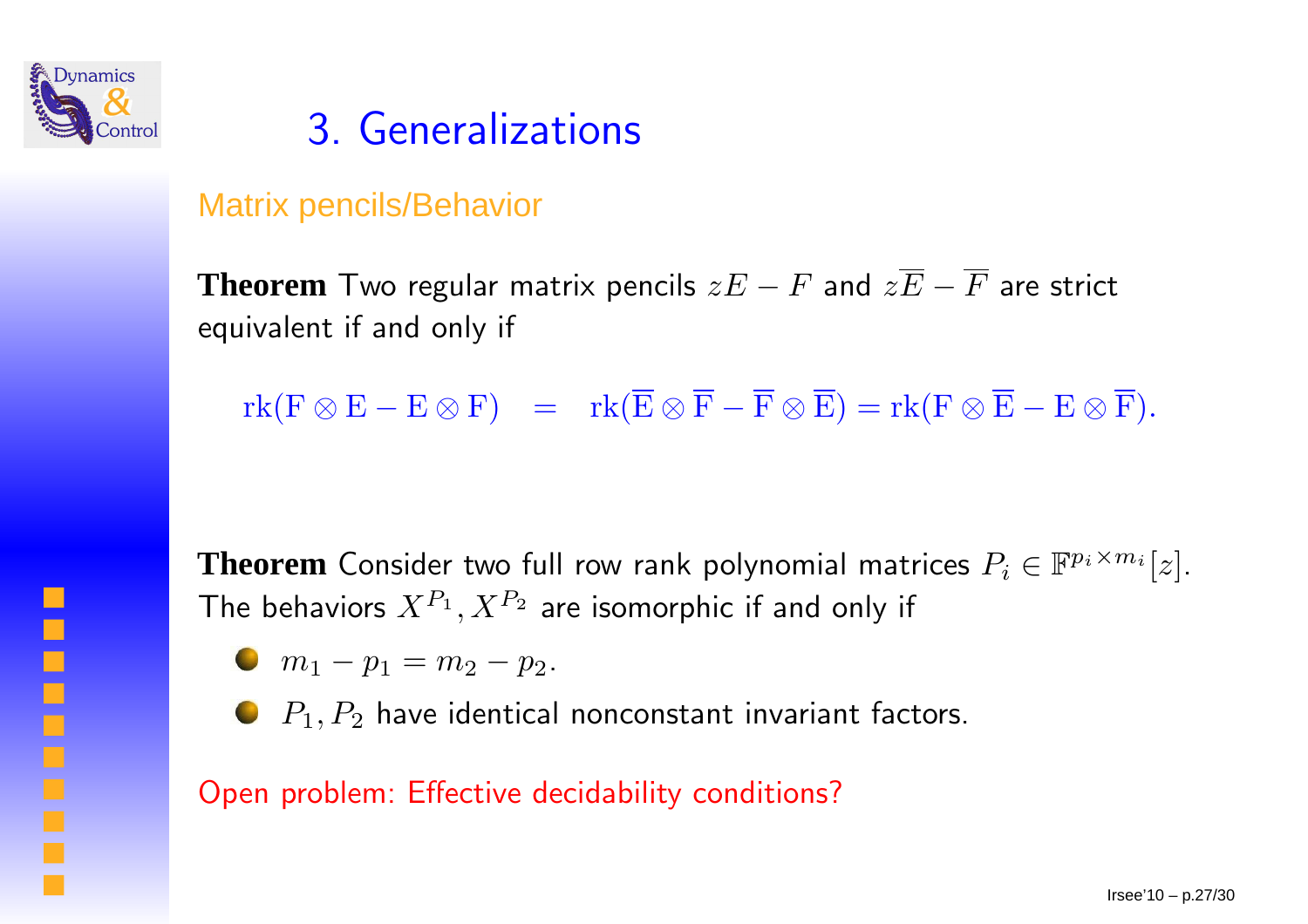

## 3. Generalizations

**Corollary** Let <sup>G</sup> be either <sup>a</sup> compact Lie group or <sup>a</sup> complex semisimple Lie group (or <sup>a</sup> reductive Lie group).

Any finite-dimensional representations  $V,W$  of  $G$  are equivalent if and<br>enly if only if

 $dimHom_G(V, W) = dimHom_G(V, V) = dimHom_G(W, W).$ 

Effective equivalence criteria??

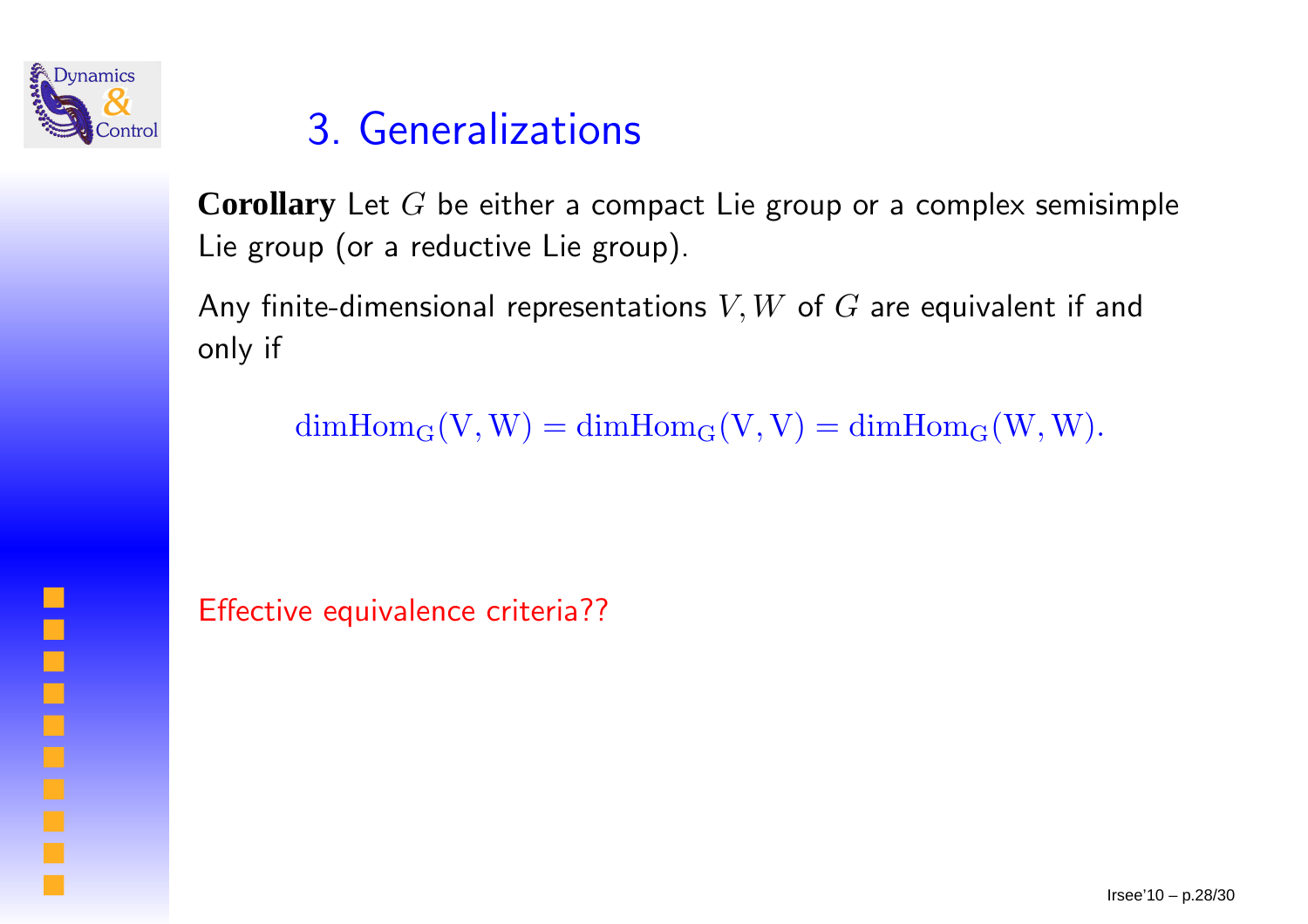

### 3. Generalizations

Example: effective equivalence condition

 $\bf Corollary$  Let  $\rho, \tilde{\rho}: SL_2(\mathbb{C}) \to SL_n(\mathbb{C})$  be representations and

$$
E:=\left(\begin{array}{cc} 1 & 1 \\ 0 & 1 \end{array}\right).
$$

Then  $\rho, \tilde{\rho}$  are equivalent if and only if for  $A := \rho(E), B := \tilde{\rho}(E)$ :

 $rank(I_n \otimes A - A \otimes I_n) = rank(I_n \otimes B - B \otimes I_n) = rank(I_n \otimes A - B \otimes I_n).$ 

Proof: uses Kostant-Segikuchi correspondence for  $\mathfrak{sl}_2(\mathbb{C})$ Open problem for other groups